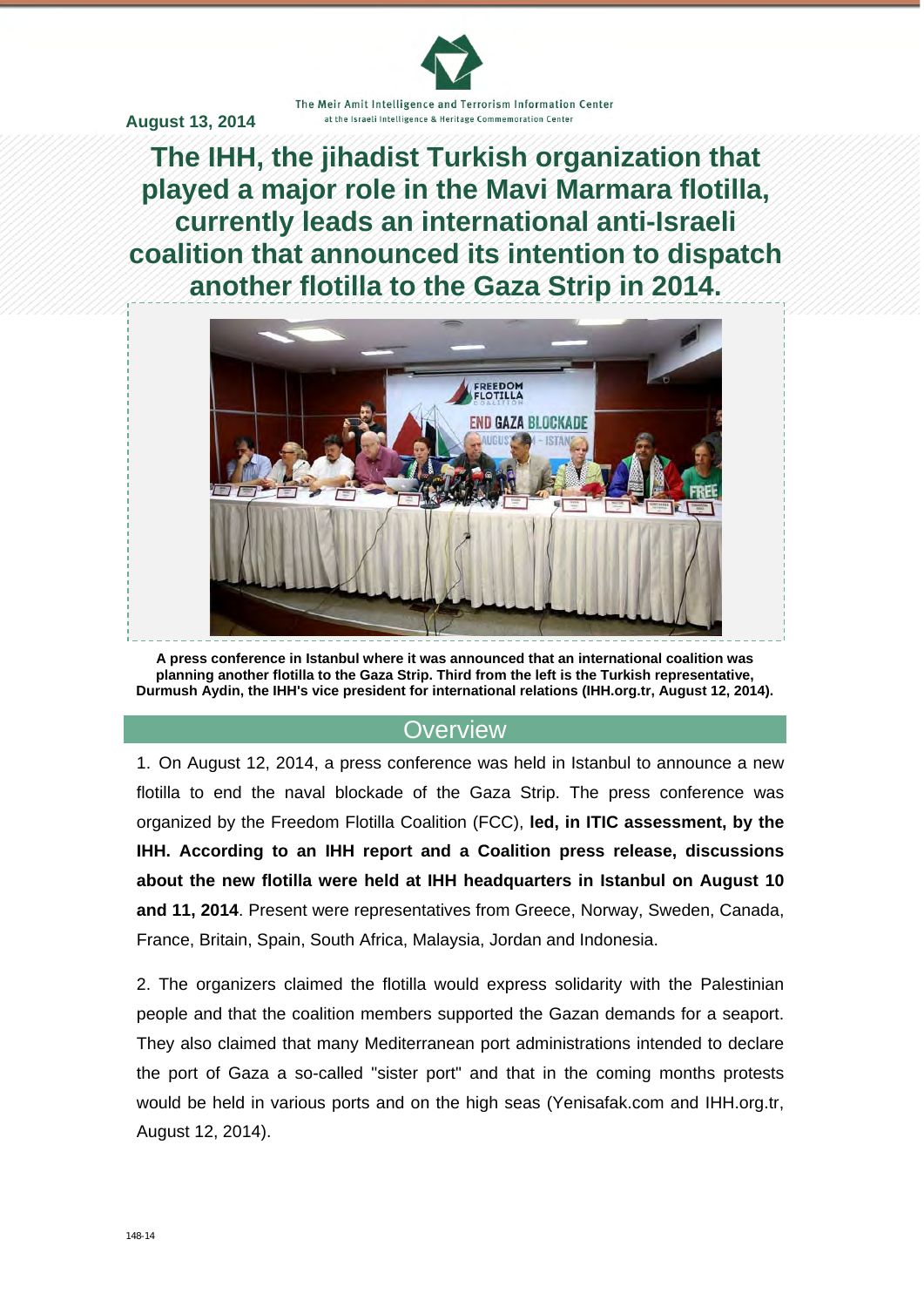3. The IHH website listed the various organizations and networks in the coalition organizing the flotilla – some national and some international – familiar from previous attempts to send flotillas to the Gaza Strip and from the international anti-Israeli campaign. The organizations participating in "The Freedom Flotilla Coalition" are the following (IHH.org.tr, August 12, 2014):

- 1) The European Campaign to End the Siege on Gaza
- 2) Freedom Flotilla Italia (Italy)
- 3) Gaza's Ark (the Gaza Strip)
- 4) IHH Insani Yardim Vakfi (Turkey)
- 5) International Committee for Breaking the Siege on Gaza (ICBSG)
- 6) Rumbo a Gaza (Spain)
- 7) Ship to Gaza (Greece)
- 8) Ship to Gaza (Norway)
- 9) Ship to Gaza (Sweden)

4. Other participants in the flotilla, but not members of the IHH steering committee, are the following (IHH.org.tr):

- 1) Palestine Solidarity Alliance (South Africa)
- 2) Free Gaza
- 3) Haluan Palestin (Malaysia)
- 4) Life Line to Gaza (Jordan)
- 5) Miles of Smiles
- 6) Sahabat Al-Aqsa

5. **The IHH is a radical Islamic Turkish jihadist organization whose ideology is anti-American, anti-Western, anti-Israeli and anti-Semitic. It is well-connected to the Erdogan administration. It is an important factor in the international coalition waging the campaign to delegitimize Israel**, and participates in its activities. It collaborates with Islamist organizations in Turkey, anti-Israeli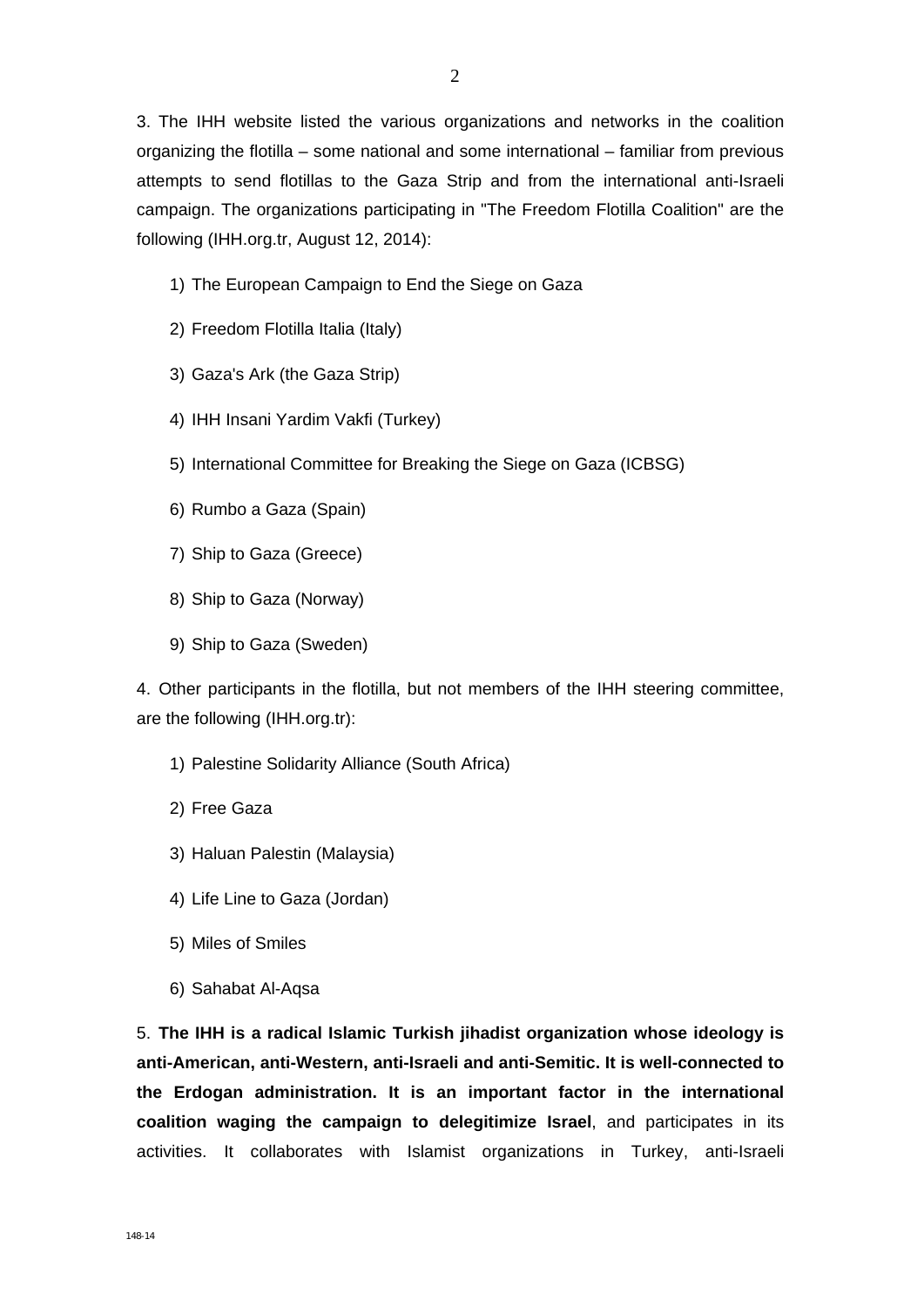organizations in the West, and organizations in the Arab-Muslim world and in the West affiliated with the Muslim Brotherhood.

6. **The IHH was the moving spirit behind the flotilla project to challenge Israel's policy regarding Gaza Strip maritime activities** (aimed to prevent the smuggling of weapons by sea into the Gaza Strip). It played a main role in the flotilla that ended with the violent confrontation aboard the *Mavi Marmara* (May 31, 2010). It helped plan the flotilla, purchased three of the ships (including the *Mavi Marmara*), placed Turkey's governmental capabilities at the disposal of the coalition that dispatched the flotilla and planned the violent confrontation with the IDF without the knowledge of the other flotilla participants. **IHH operatives were central to the violence aboard the**  *Mavi Marmara*, which ended with the deaths of ten operatives, nine wounded IDF soldiers, and dozens of wounded passengers. **The IHH is apparently trying to exploit anti-Israeli criticism** caused by Operation Protective Edge and the Hamas demands for a seaport in the Gaza Strip **to renew the flotilla project to the Gaza Strip, understanding it will be met with support from the Turkish government**.



**IHH leader Bülent Yildirim (right) gives a speech aboard the Mavi Marmara to encourage them for the expected confrontation with IDF soldiers.** 

7. **During and after the** *Mavi Marmara* **affair, the IHH and the Turkish government represented the organization as a human rights organization operating in humanitarian spheres, and either hid or denied its radical Islamic jihadist nature**. However, its violent nature was manifested in the behavior of its operatives against the IDF aboard the *Mavi Marmara* and against an Egyptian security force about six months previously. Speeches given by its leader, Bülent Yildirim, also manifest its radical Islamist nature and anti-American anti-Western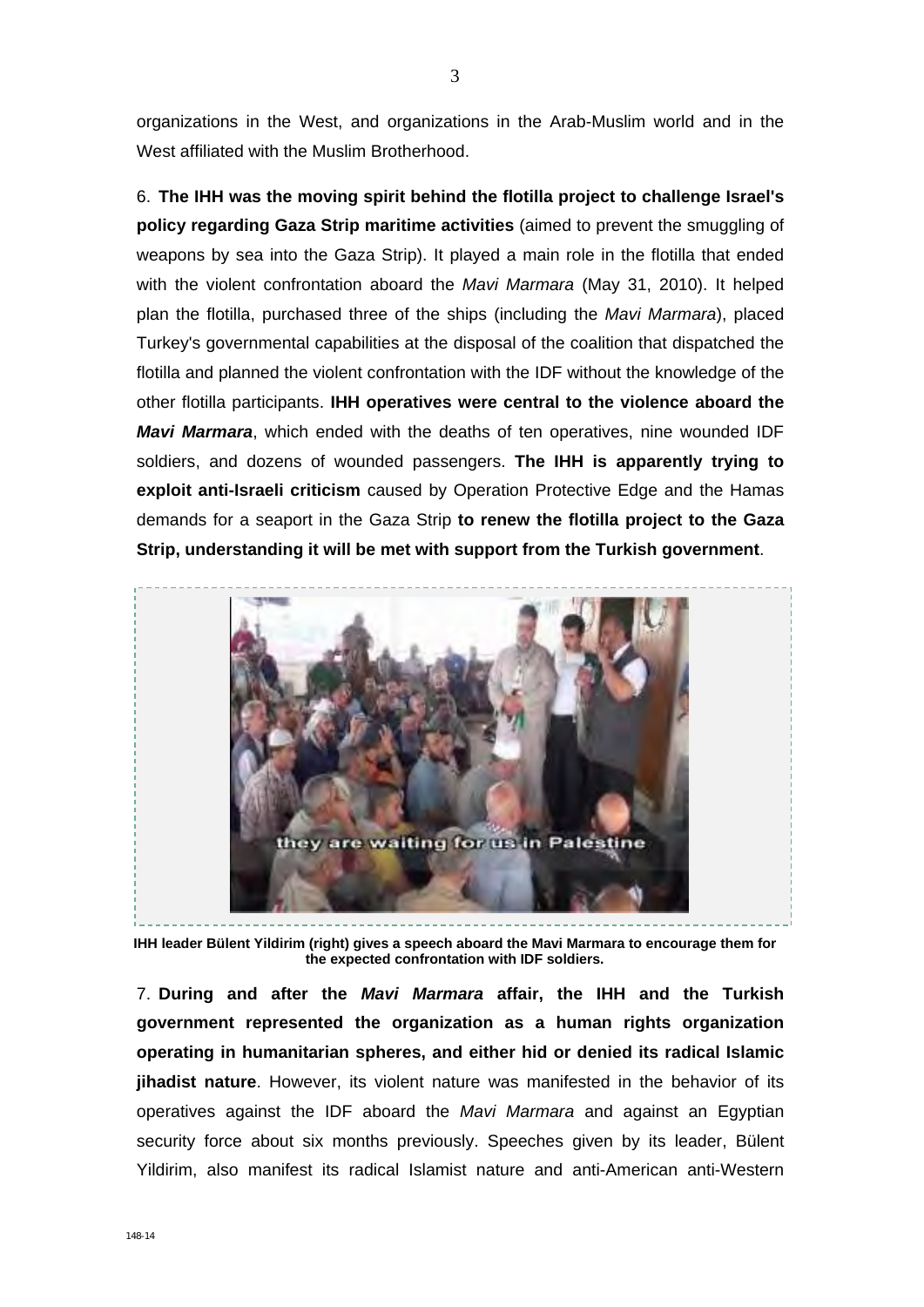orientation. All of the above clearly indicate that **its violent ideology and character, grounded in its jihadist past, have not fundamentally changed or disappeared**. Given the nature of the organization, **it should be recognized that in any future interaction with Israel, it would not hesitate to employ violence**, as it did aboard the *Mavi Marmara*.

8. According to the IHH website, during Operation Protective Edge the organization sent **\$8 million worth of medicine, food and other vital commodities** to the Gaza Strip. The delivery to the Gaza Strip was coordinated with **Mehmet Kaya**, IHH representative in Gaza. The humanitarian aid from Turkey was unloaded at the Israeli port of Ashdod and from there transferred to the Gaza Strip by truck through the Kerem Shalom crossing (Cogat.idf.il). **In addition, the IHH engaged in strong anti-Israeli incitement and propaganda** in Turkey, including calls for boycotts and isolation, organizing broadcasts on 30 radio and TV stations calling for a boycott of Israel. Bülent Yildirim said to Israeli Foreign Minister Avigdor Lieberman "You are Hitler. You and your cabinet are committing an offense by **carrying out genocide**" (IHH.org.tr, August 13, 2014).

9. For a profile of the IHH, see the Appendix.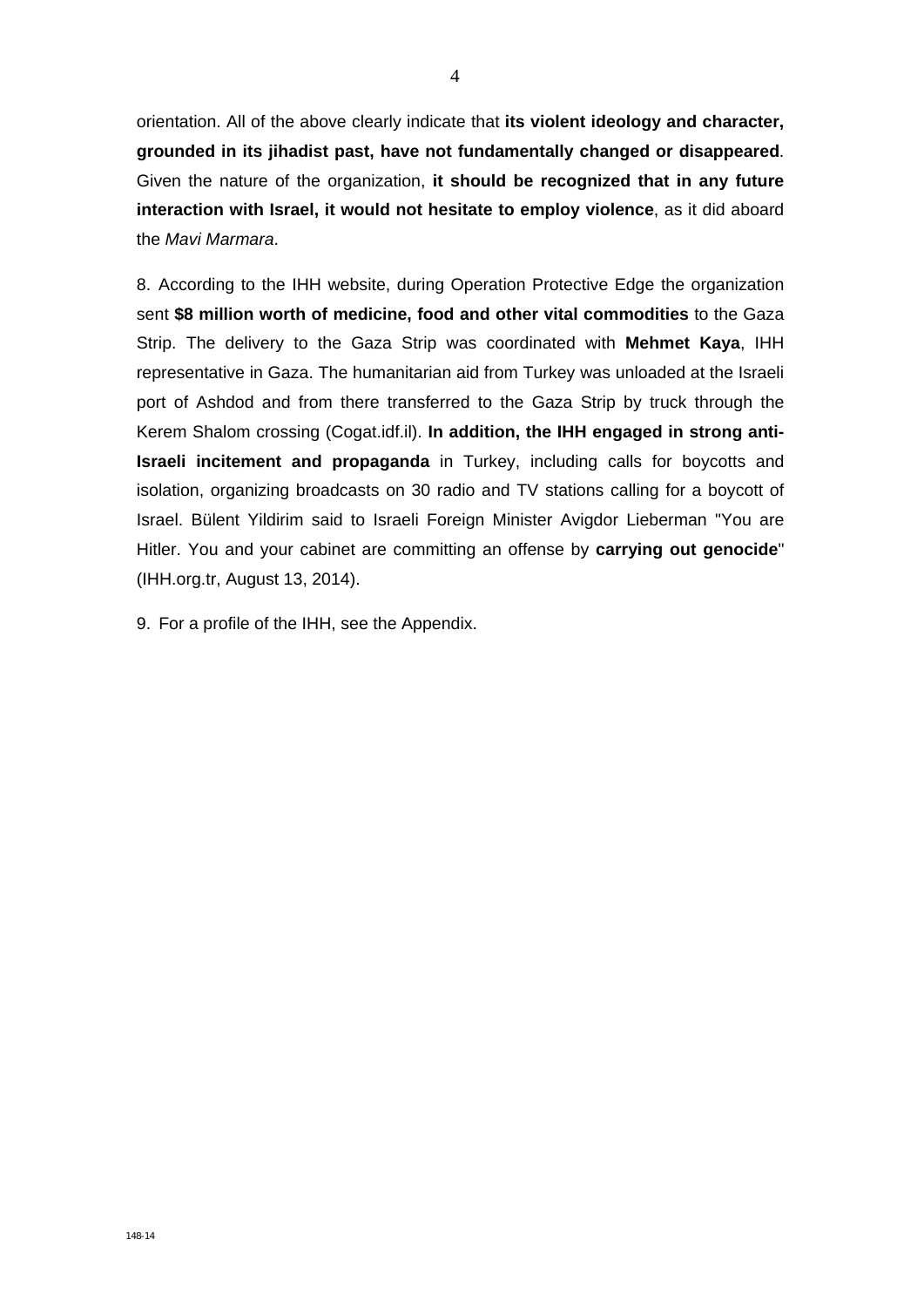#### Appendix



### **The Double Identity of the IHH**

1. The IHH's identity is double-faced:

1) It is a **humanitarian organization**, and undertakes a wide variety of humanitarian projects in Turkey and distressed areas, **especially among Islamic communities**: it sends shipments of food, has a program to help orphans, engages in education, builds mosques, promotes human rights, and provides other kinds of humanitarian and social aid (including in regions controlled by organizations affiliated with Al-Qaeda, in Somalia, for example).<sup>1</sup> This past year **the IHH provided aid to Syrian refugees** fleeing the oppression the Bashar Assad regime.

2) As a **jihadist organization**, the IHH's ideology and orientation are **radical Islamic, anti-American, anti-West, anti-Israeli, anti-Semitic and pro-Hamas**. In the past it aided global jihad organizations in the Balkans, the Middle East and the Caucasus. In 2000 it was involved in the so-called Christmas "millennium attack." In recent years it has supported Hamas in the Gaza Strip (and attempted to help Hamas in Judea and Samaria**). Because of its terrorist nature the IHH** 

<sup>1</sup> For further information see the November 5, 2011 ITIC bulletin, "The Turkish organization IHH provides humanitarian assistance to the famine-stricken regions of Somalia. In September its activists coordinated with Al-Shabaab, an organization affiliated with the global jihad, without authorization from the Somali government, an example of IHH's dual nature as both a humanitarian and an extremist Islamist organization."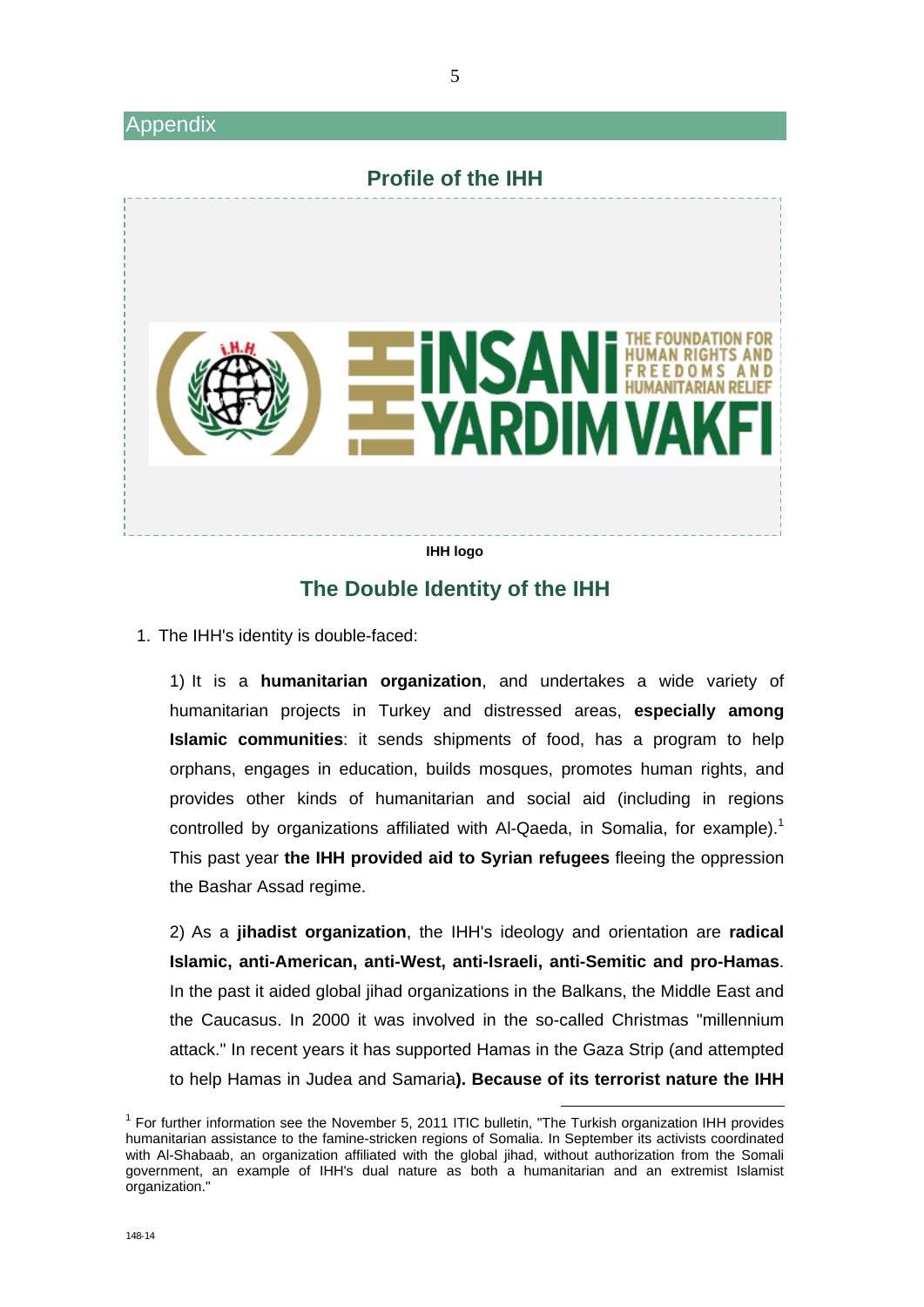# **IHH Ideology**

2. **The IHH's ideology is radical Sunni Islamic, anti-West, anti-Israeli and anti-Semitic**, similar to the ideology of the Muslim Brotherhood (Hamas' parent movement). Its fundamental ideological worldview is based on **the Naqshandbiyyah, a Sufi spiritual order of Sunni Islam**. The order is influential in Turkey (with more than two million adherents) and practiced by senior members of the Turkish government and the ruling AKP party.

3. The IHH's worldview was prominent **in a speech given by Yildirim on March 31, 2010**, two months before the *Mavi Marmara* flotilla sailed. Speaking before a large audience of supporters in an Istanbul suburb, **he laid out the organization's and his own radical Islamic worldview:2**



**Bu lent Yildirim speaks to a large audience of supporters, March 31, 2010** 

1) **The Israeli-Palestinian and Israeli-Hamas conflicts** are part of a broader, global conflict in which the forces of imperialism and colonialism kill and oppress Muslims all over the world.

2) **Israel is cruel to Muslims**, one example of which was its forcing **a million people to leave their homes** during Operation Cast Lead [**Note**: The number is a figment of Yildirim's imagination, and characteristic of his rhetoric.] Israel is ruled by extremists and **Israeli Prime Minister Netanyahu is a psychopath**.

<sup>2</sup> The full text of the speech and an analysis can be found in the September 5, 2010 bulletin "In a speech given by IHH leader Bu lent Yildirim two months prior to the Marmara flotilla, he presented a radical Islamic ideology with anti-West and anti-Israeli motifs."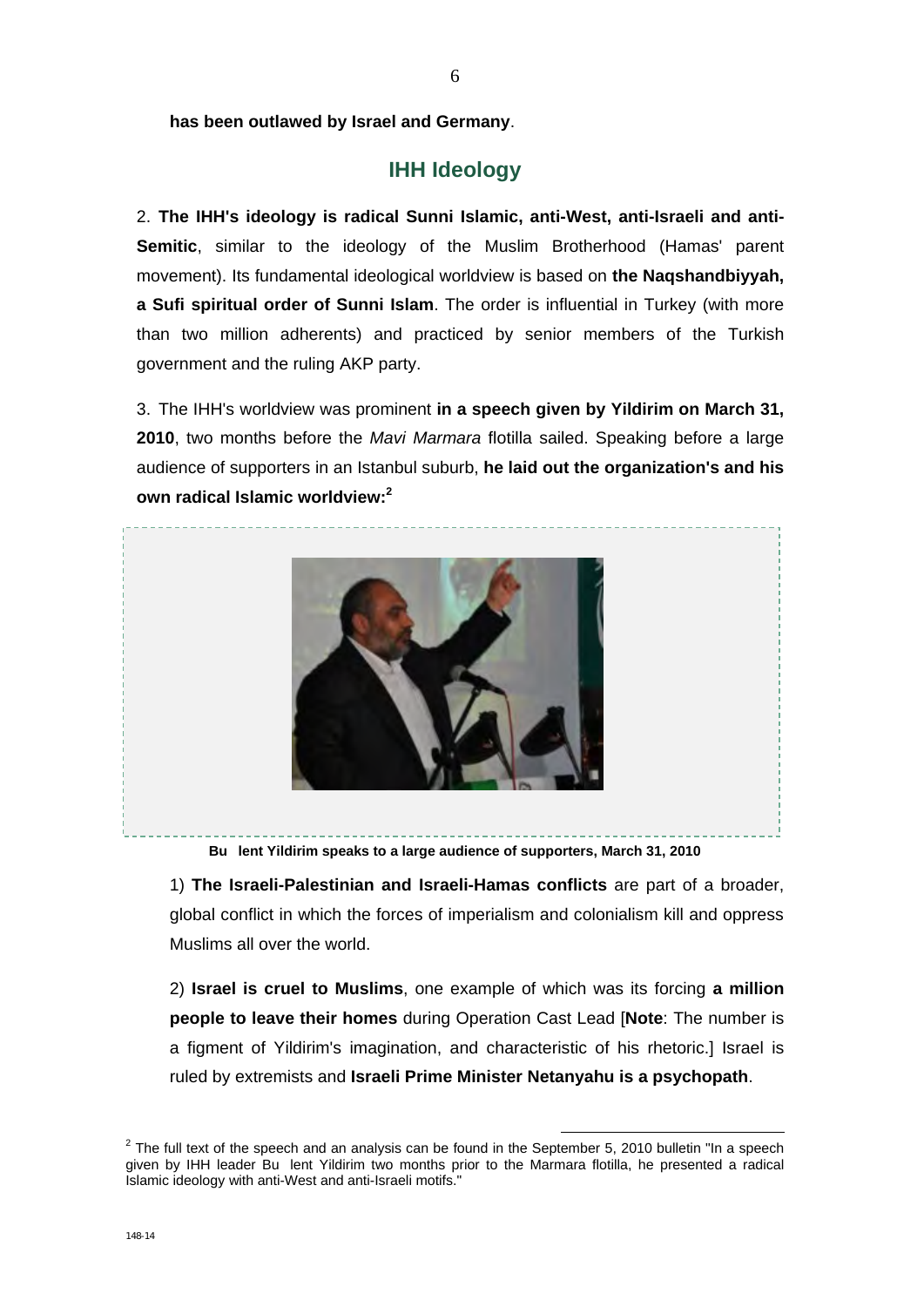3) **The Muslim world must unite**: "**Once those who oppose us are out of our way, we will become the population with the greatest religious power.**"

4) **It is extremely important to control Al-Aqsa mosque, and Jerusalem** in general. "**If Al-Aqsa mosque is Muslim hands, the whole world will be in Muslim hands.**"

5) **Muslims must oppose the "attacks" against them** in various global arenas waged by the United States, NATO forces, Israel, India, etc. **Palestine** is part of a larger picture which includes **Iraq, Afghanistan and Chechnya**.

6) **The upcoming flotilla is part of an overall campaign** "to **isolate Israel**," and "**We've won as soon as the flotilla is launched.**" According to Yildirim, "Look, Israel is losing Turkey, Jordan, and it will be left with no friends in the region."

# **IHH's Ties with the Global Jihad**

4. **The IHH was founded in Germany in 1992** during the war in **Bosnia** by a Turkish religious nationalist movement called Milli Goru ş, affiliated with the Saadet extreme Islamist political party. **Initially the IHH was radical, Islamist and jihadist** in outlook. Reliable information indicated that IHH operatives were linked to **global jihad networks, especially in Bosnia and Chechnya** in the 1990s and early 2000s. **The connection between Sarajevo and the Gaza Strip – according to the IHH – is shown on a banner hung on the deck of the** *Mavi Marmara:*



**Left: The banner reads "Dear Gaza we are always with you…Sarajevo, Gorazde, Srebrenica." Right: The front cover of the book by Mediha Olgun in which the picture appears. It is meant to illustrate the direct line the IHH draws between its involvement in the fighting in Bosnia and its support of Hamas in the Gaza Strip.**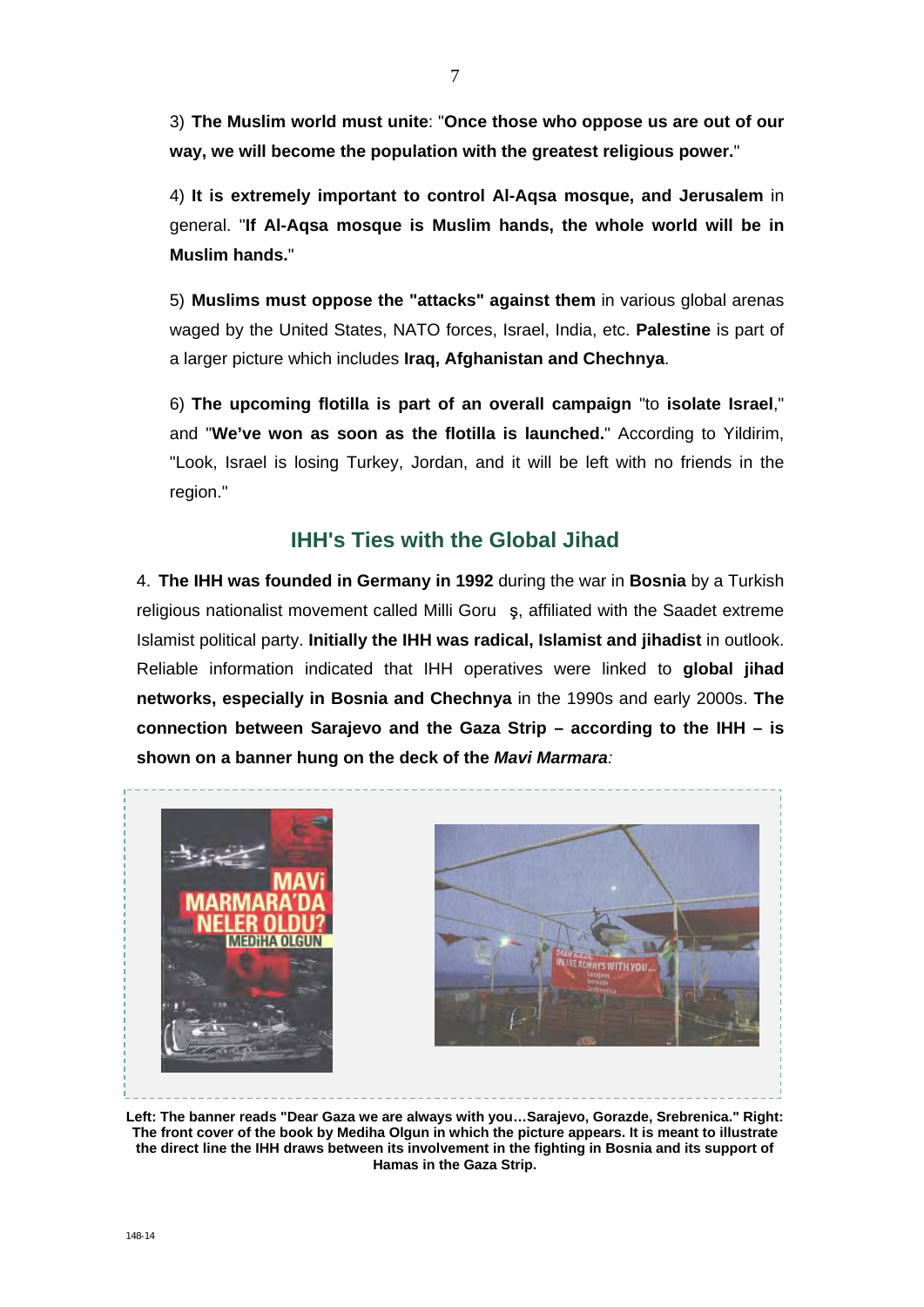5. In the 1990s and first decade of the new millennium the IHH maintained relations with Al-Qaeda-global jihad networks and provided them with logistic support. The organization delivered weapons, recruited operatives and gave them passage through Turkey, and provided financial support and medical assistance. **The logistic support was given to Muslim terrorist networks in Bosnia, Syria, Iraq, Afghanistan, Chechnya and Uzbekistan**. It was reported that Bu lent Yildirim was in contact with **Shamil Basayev**, one of the head Islamist operatives in Chechnya, and that the IHH helped the Chechen operatives by transferring funds and laundering money (which passed to Chechnya through Saudi Arabia).

6. The information was published in a Danish report in 2006, issued by **the Danish Institute for International Studies**. According to the report, which dealt with the role of Islamic charities in international terrorist recruitment and financing, in the past **the IHH had maintained relations with Al-Qaeda and global jihad operatives**. The report was written by **American expert Evan F. Kohlmann,** who worked in the past for the FBI and other American agencies. $3$ 



7. According to the report, the Turkish authorities began their investigation of the IHH no later than December 1997 following information that top IHH members had purchased weapons from radical Islamic networks. **A raid was conducted on the IHH's Istanbul office and activists were detained. The Turkish security forces found a large quantity of weapons, explosives, instructions for preparing IEDs and a jihadist flag**. An examination of the documents found in the offices by the Turkish authorities showed that IHH operatives were planning to participate in **jihad activity in Afghanistan, Bosnia and Chechnya**.

<sup>3</sup> For further information see the May 31, 2010 bulletin "A Danish research institute exposes the links the Turkish organization IHH had with Al-Qaeda and global jihad networks."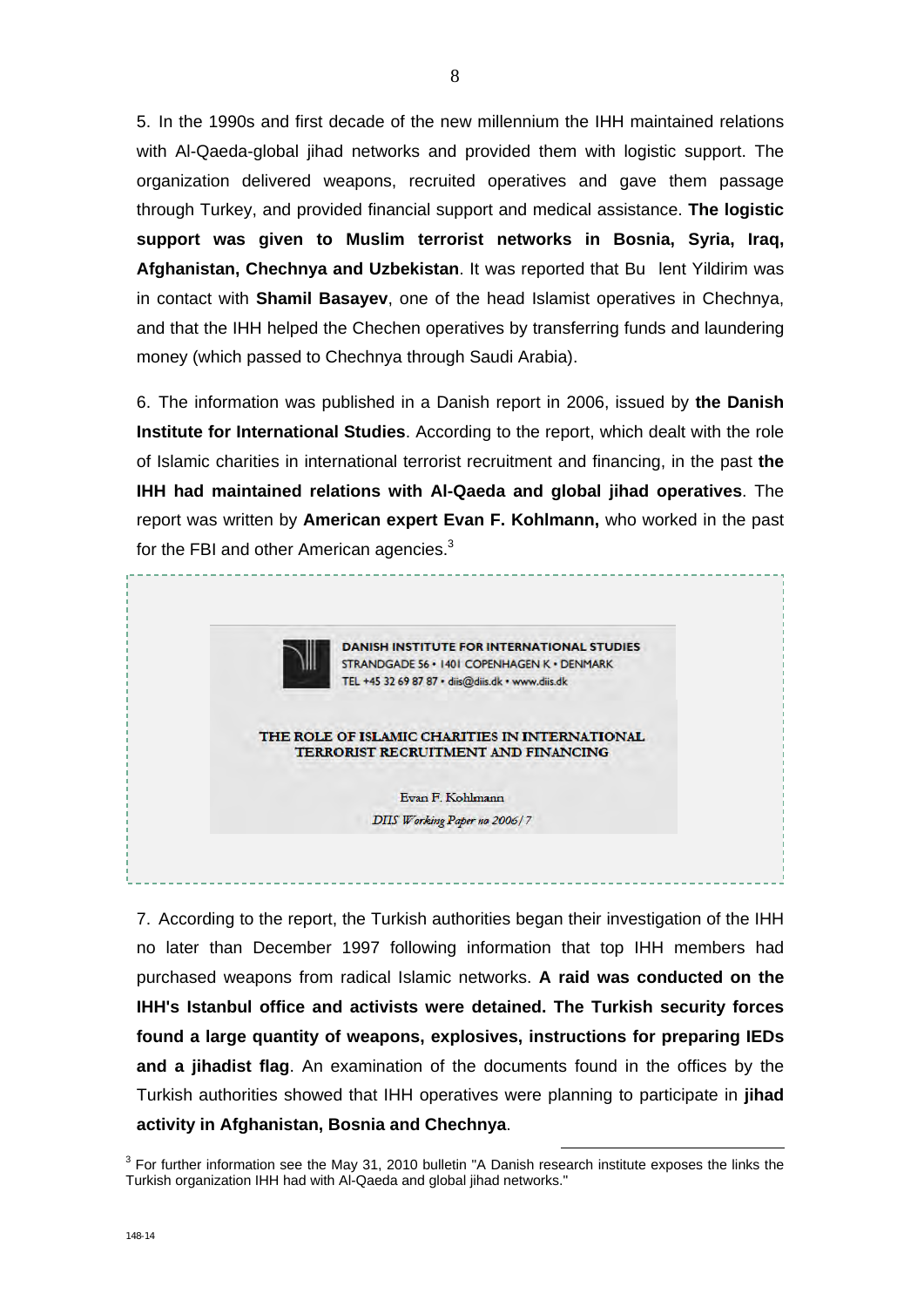#### **IHH Involvement in a Terrorist Attack on the United States**

8. **The IHH was mentioned during the trial of Al-Qaeda operative Ahmed Ressam, held in the United States in 2000. Ressam was a senior Al-Qaeda operative operating out of Montreal who at the end of 1999 entered the United States in a car loaded with explosives (an estimated 600 kilograms, or 1,200 lbs.)**. **He planned to carry out a mass-casualty attack at the Los Angeles International Airport** on New Year's Eve (the so-called "millennium attack"). The federal prosecution contacted **Jean-Louis Bruguière**, France's investigating magistrate in charge of counter-terrorism affairs, who monitored the IHH and was asked to testify as an expert witness. **His testimony exposed the IHH as providing Al-Qaeda with forged documents, recruiting operatives and weapons trafficking**.



**Ahmed Ressam, senior Al-Qaeda operative based in Montreal, who headed the cell which planned to attack Los Angeles International Airport (Photo from FBI History, June 3, 2010).** 

9. Bruguière testified as follows:<sup>4</sup>

1) Asked what role, if any, the IHH played in the operation of the Montreal [Al-Qaeda] cell, he answered that it played an important one. He said it was an NGO, but a type of cover-up for mujahidin [jihad fighters]. He said it facilitated different forms of recruiting and infiltrating mujahidin into combat [apparently by moving them from place to place], and **weapons trafficking**.

2) When asked how, if at all, IHH was related to the [Al-Qaeda] Montreal cell, he said it was closely related. It was determined, he said, that an operative named

<sup>4</sup> United States of America VS. Ahmed Ressam AKA Benni Norris, reporter's Transcript of Proceedings, LA California, http://seattletimes.nwsource.com/art/news/nation\_world/terroristwithin/testimony16.pdf, April 2, 2001.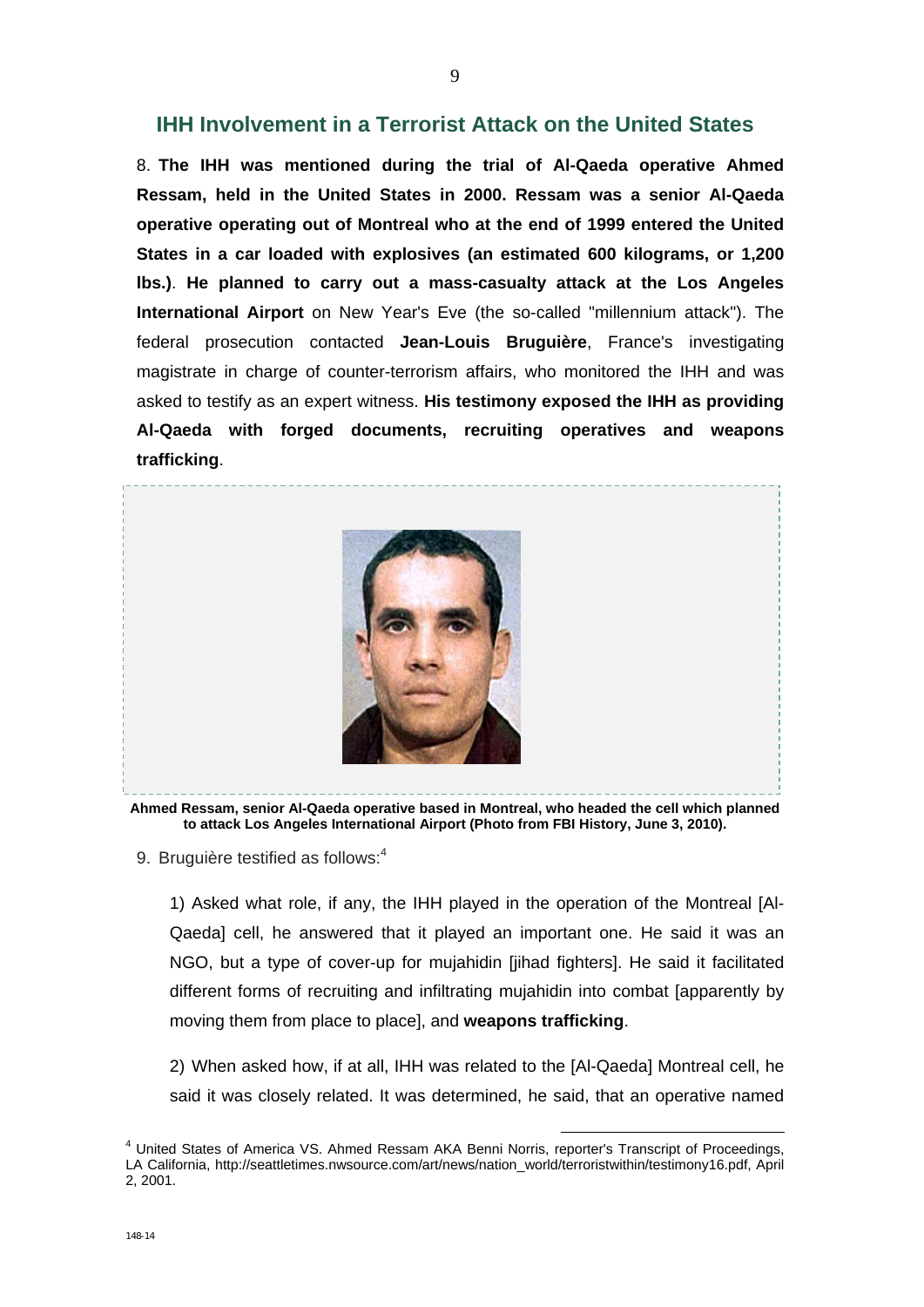Khabu had left for Canada in order to find forged passports, and that **he carried the forged documents to the IHH for another member as well**, and that there were also other **calls that crossed between Canada and Turkey, and Istanbul where IHH is located** (pp. 11-12 of his testimony).

3) When asked why he considered Adel Boumezbeur's address to be a conspiratorial flat, he said that there were a lot of phone calls to many different countries, particularly, Turkey and Istanbul, and that he meant primarily calls to IHH (pp. 25-26).

## **Abkhazian/Caucasian Terrorist Operatives Aboard the IHH's Mavi Marmara**

10. On August 20, 2010, the Turkish daily paper Hu rriyet revealed that an operative named **Erdinç Tekir,** who was wounded aboard the *Mavi Marmara*, **had participated in the hijacking of the Russian ferry Avrasya** in the Black Sea at the beginning of 1996. The attack was carried out by **an armed group of Abkhazian/Caucasian radical Islamists who enjoyed the support of Turkish Islamists**. Tekir was sentenced to nine years in jail for his involvement in the hijacking but was released after three and a half years, and **joined the flotilla to the Gaza Strip as an IHH operative.<sup>5</sup>**



<sup>5</sup> For further information see the August 26, 2010 bulletin "Erdinç Tekir IHH operative wounded aboard the *Mavi Marmara,* participated in the 1996 terrorist attack on the Russian ferry Avrasya to bargain for the release of Chechens from Russian prison.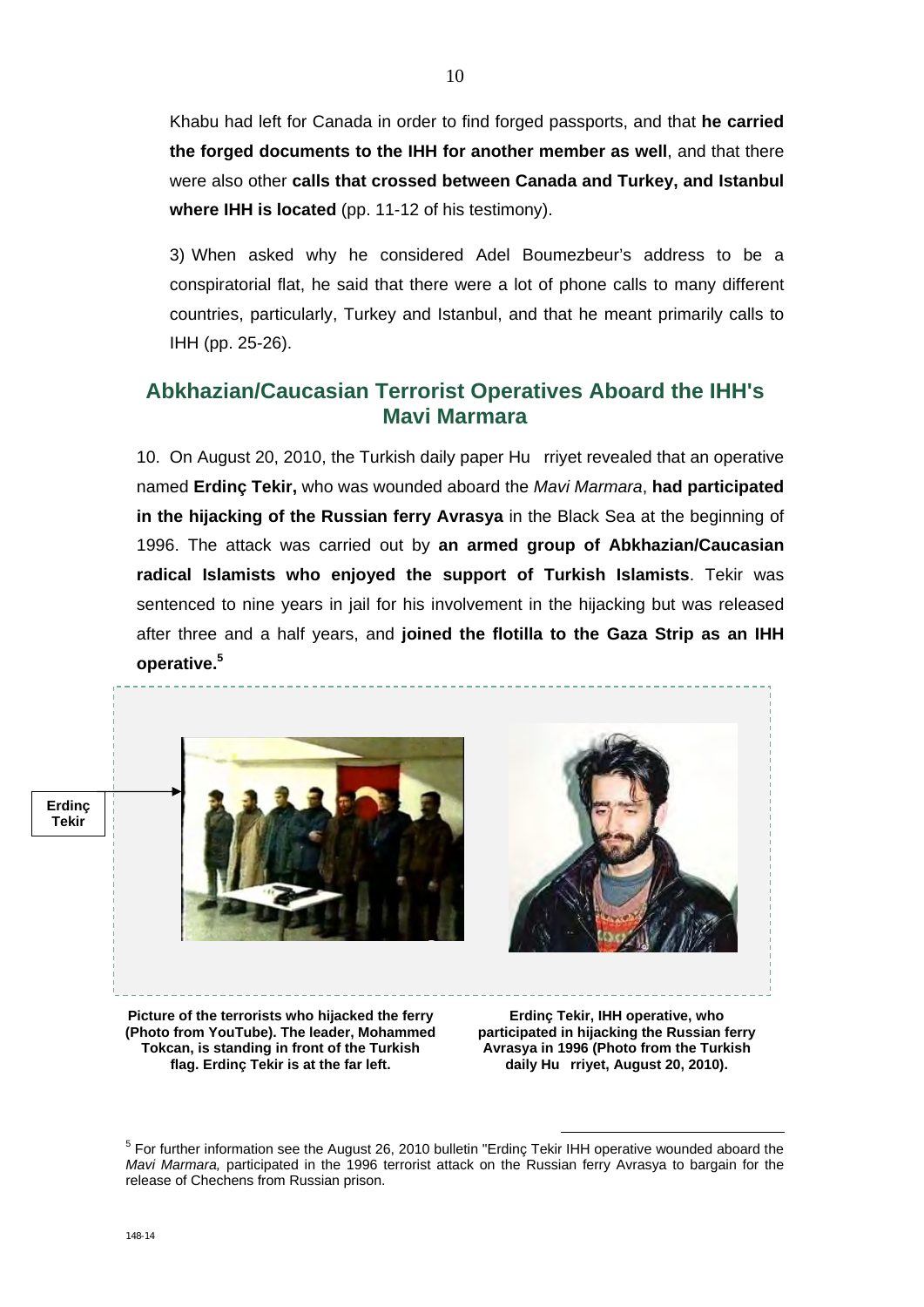

**Denouncing the Targeted Killing of Osama bin Laden<sup>6</sup>**

**Turkish Islamist organizations at a press conference convened at the Reşadiye Hotel in Istanbul to denounce the killing of Osama bin Laden. An IHH representative denounced "American terrorism," saying that killing bin Laden was clearly an illegal act (Photo from the Velfecr.com website). The banner reads, "We condemn American terrorism." Third from the left is Osman Atalay, the IHH representative.** 

11. On May 5, 2011, a number of organizations met at the Reşadiye Hotel in Istanbul's Fatih suburb and **issued a joint statement denouncing the "American terrorist attack" on Osama bin Laden.<sup>7</sup>** Among the organizations were the **IHH and Mazlumder, an Islamist Turkish organization whose operatives participated in the** *Mavi Marmara* **flotilla**. <sup>8</sup> **The statement also denounced Turkish public figures, among them President Abdullah Gu l**, for justifying the American attack on bin Laden.

12. After the joint announcement, representatives of the various Islamist organizations gave speeches. Among them was IHH representative **Osman Atalay**, who deals with IHH propaganda and who participated in the Mavi Marmara flotilla.<sup>9</sup> Atalay strongly attacked the United States, accusing it of killing thousands of Iraqi and Pakistani civilians. He claimed a million people were killed in Iraq, that the United States used chemical weapons in Fallujah and broke international law. **He said the** 

<sup>6</sup> For further information see the May 18, 2011 bulletin "The IHH, which plays a central role in organizing the upcoming flotilla to the Gaza Strip, joined Turkish Islamist organizations in denouncing Osama bin Laden's killing by America."

<sup>&</sup>lt;sup>7</sup> Velfecr.com website.

<sup>&</sup>lt;sup>8</sup> Mazlumder ("Organization of Human Rights and Solidarity for Oppressed People") was established in 1991 and **is considered the strongest and best organized human rights organization in Turkey. It is also considered a front for an extremist Muslim organization**. Under previous governments its activities were monitored and it was subject to searches, its branches were closed and it was indicted by the office of the Turkish attorney general. Five of its operatives were aboard the *Mavi Marmara*

<sup>&</sup>lt;sup>9</sup> Osman Atalay, born 1963, is responsible for IHH publications and writes articles for the organization. He joined the Mavi Marmara at the port of Antalya.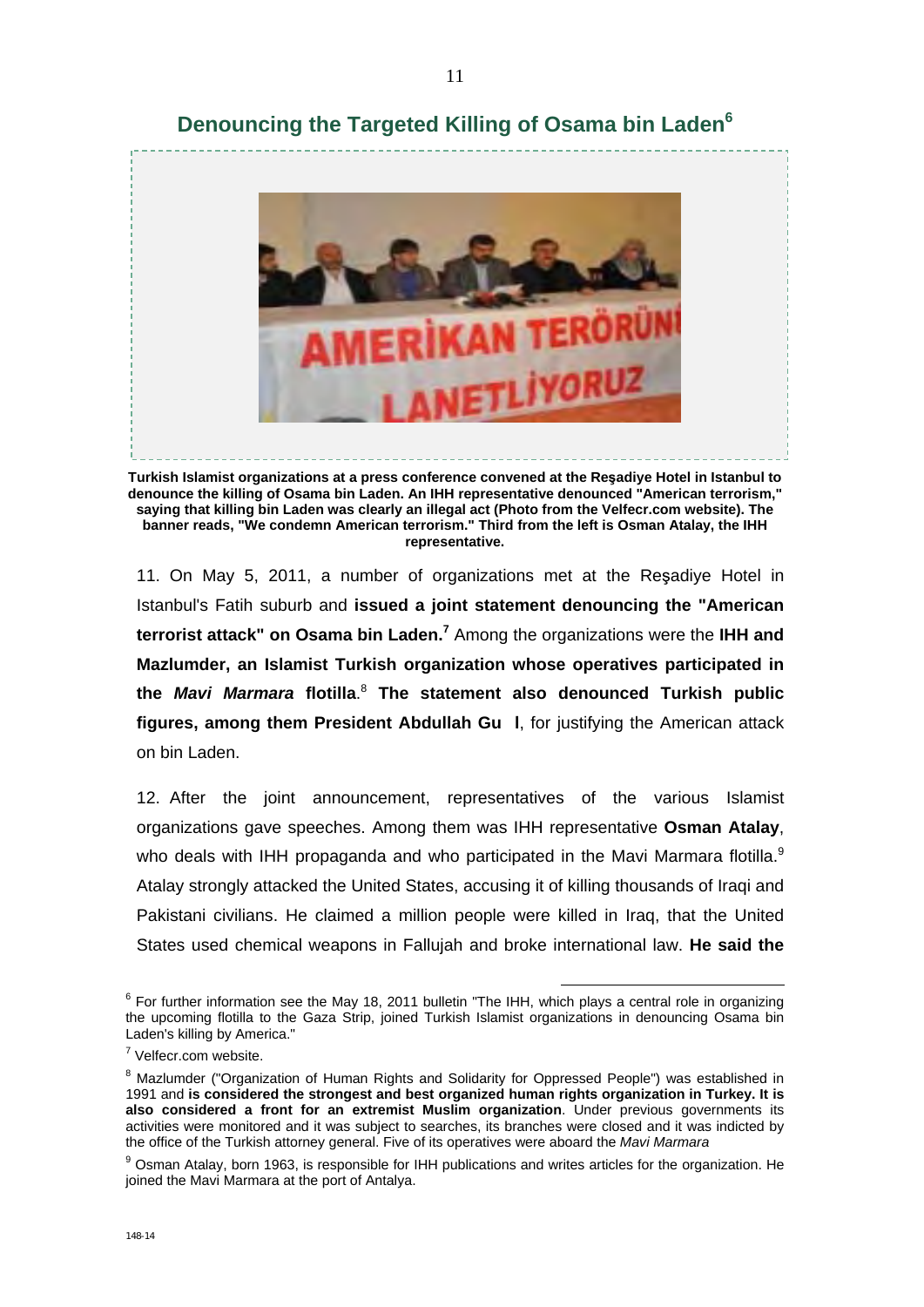**killing of bin Laden had been clearly illegal and that "American terrorism" had to be condemned.** 



**Osman Atalay: "The killing of bin Laden was clearly illegal."** 

## **Information in the Turkish Media about the Investigation of the IHH**

13. According to items appearing in the Turkish media in the middle of June 2012, the Turkish justice system initiated an investigation of IHH head Bülent Yildirim, suspected of transferring funds to Al-Qaeda. The Turkish newspaper Haberturk, quoted by other media,<sup>10</sup> reported that the investigation was being covertly conducted by the offices of the special prosecutor in Istanbul and Diyarbakir. It added that the investigation focused on the IHH's transfer of funds to Al-Qaeda and on IHH activities in the Middle East (Islamgundem website, June 15, 2012).

14. IHH head Bu lent Yildirim **denied his organization had transferred money to Al-Qaeda**. He claimed that for years the IHH had operated as a worldwide humanitarian organization. According to Yildirim, it provided assistance to the needy regardless of race, religion or language. He called the media reports "psychological warfare." He claimed his organization was definitely not under investigation and that he hoped the Turkish authorities would "clarify the issue." He added that the media reports about an investigation reflected attempts "to defame, isolate, and take revenge on us" (Islamgundem website, June 16; and the Dogruhaber website, June 18, 2012).

 $10$  The item was quoted by Hu rriyet and appeared on the Islamic website Islamgundem.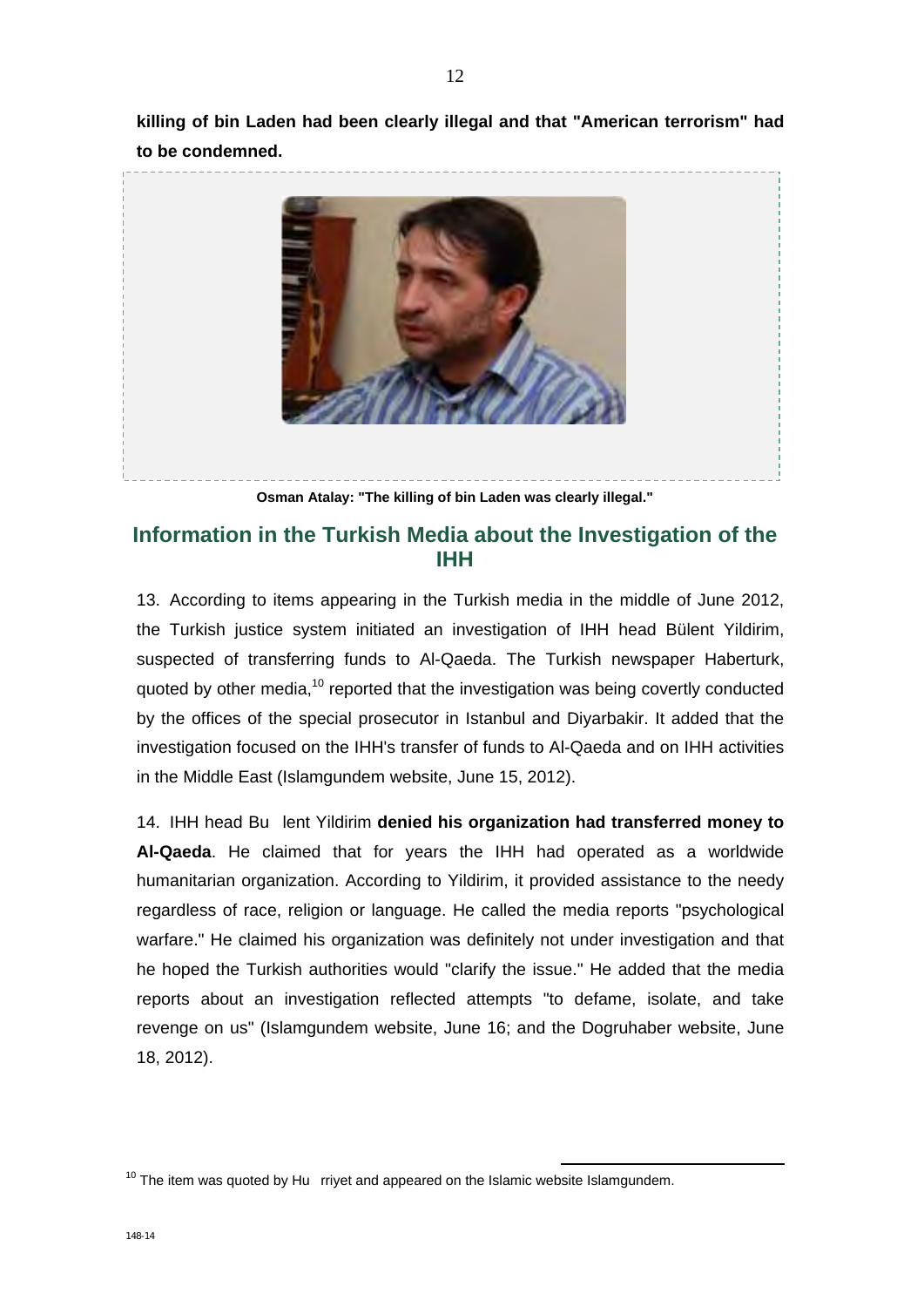#### **IHH Involvement in Supporting Al-Qaeda in Syria**

15. **The IHH** has been noted as one of the organizations supporting Al-Qaeda and the global jihad in Syria. On January 1, 2014, Turkish soldiers seized an IHH truck in Alexandretta in the Hatay province in Turkey, again raising suspicions against the organization. The truck was found to contain weapons and ammunition being transported to the Syrian border. An investigation into the IHH was initiated by the public prosecutor in Hatay (Longwarjournal.org, January 14, 2014). The IHH, as is its wont, denied everything.<sup>11</sup>

16. According to the Turkish newspaper Aydinlik, on January 14, 2014, Turkish security forces raided the IHH headquarters in the city of Kilis on suspicion of its supporting Al-Qaeda. According to the report, **the aid for Al-Qaeda included weapons, food and medial aid for global jihad fighters in Syria**. In addition, the IHH transported Al-Qaeda operatives and weapons in its ambulances. The main crossing point was the village of Atimah, which lies on the Syrian side of the border town of Reyhanli<sup>12</sup> (Aykinlikgazete.com). According to an item in the Turkish media, based on an article in Le Monde, global jihad operatives used IHH ambulances to move from Turkey to Syria. It was also reported that many Al-Qaeda and global jihad operatives were lodged in hotels in Reyhanli, which turned into meeting and assembly locations for the operatives (Cumhuriet.com.tr).

#### **IHH's Relations with the Turkish Government**<sup>13</sup>

17. **The IHH has extensive relations with the ruling Turkish AKP party and with its leadership. The AKP considers the IHH as having social and political influence in Turkey**, strengthening its power base and **helping it promote Turkish influence and goals beyond its borders** (by means of the Turkish Cooperation and Coordination Agency (TIKA). The close relations between the IHH and the Turkish administration gave the *Mavi Marmara* flotilla governmental capabilities which were unavailable to previous flotillas organized by NGOs. That was manifested by the IHH's purchasing of the *Mavi Marmara* from the city of Istanbul (whose mayor

 $11$  The IHH secretary general protested the arrests, claiming it was an attempt to present the IHH as having ties to terrorist organizations (Longwarjournal.org, January 14, 2014). Turkish Deputy Prime Minister Bülent Arinc rejected the accusations, claiming the IHH was a legal organization which, to the best of his knowledge, engaged in peaceful humanitarian activities (Aa.com.tr, January 16, 2014).

 $12$  On May 11, 2013, there was a terrorist attack in Reyhanli in which 47 Turks were killed. Turkey accused Syrian intelligence of responsibility for the attack. The Syrians denied the allegation.

<sup>&</sup>lt;sup>13</sup> For further information see the January 24, 2011 bulletin "The Turkish IHH, which has a record of supporting terrorist groups, has close relations with Turkey's AKP government. The Turkish regime gave it governmental support, including logistic and political propaganda assistance for the Mavi Marmara flotilla."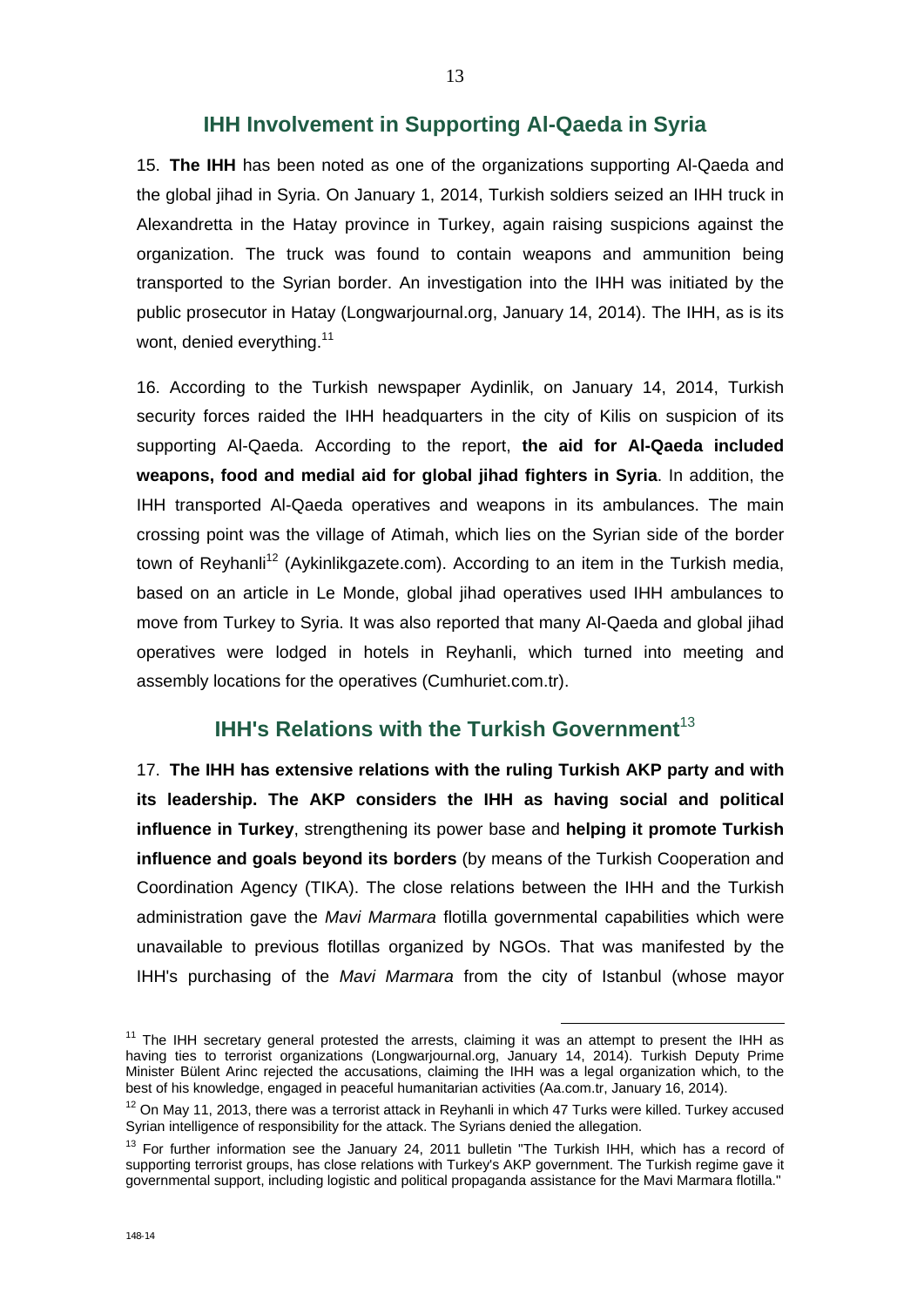belongs to the AKP) and by the diplomatic and media support the Turkish government gave the flotilla.



**Turkish Prime Minister Erdogan visits the wounded of the Mavi Marmara (Kanalturk.com)** 

18. The relations between the IHH and the upper echelons of the Turkish regime are manifested in three ways:

1) **In the political-strategic realm, the Erdogan regime collaborates closely**  with the IHH.<sup>14</sup> They share a common Islamic worldview, the concept that the IHH can be used as a tool to implement Turkish foreign policy, and the IHH's readiness to serve the current government's strategy of **turning Turkey into an influential regional power,** including at the expense of its relations with Israel. That strategy **was manifested by the political and practical support received by Hamas** (the transfer of funds and other aid to Hamas, support for convoys and flotillas, and hosting Hamas and the Muslim Brotherhood activities on Turkish soil $15$ ).

2) **In the realm of internal Turkish politics**, IHH is a **socio-political powerbase for the AKP**, Turkey's ruling party and, according to several reports, helped it get elected. Their close relations have led to the **AKP's appointing senior members of the IHH to government positions** (about a quarter of the IHH senior leadership holds or held positions or were candidates for AKP

 $14$  On June 8, 2010, the popular Turkish opposition newspaper Hu rriyet wrote that despite the fact that IHH was classified as an NGO, it was really a GNGO, that is, a governmental non-governmental organization. http://www.hurriyetdailynews.com/n.php?n=much-to-ponder-for-turkey-and-israel-once-thedust-settles-2010-06-07.

<sup>&</sup>lt;sup>15</sup> For further information, see the July 11, 2010 bulletin "Internal Turkish criticism of the Islamic regime for enabling Hamas and the Muslim Brotherhood to conduct political-propaganda activity on Turkish soil and sway public opinion against Israel and the West."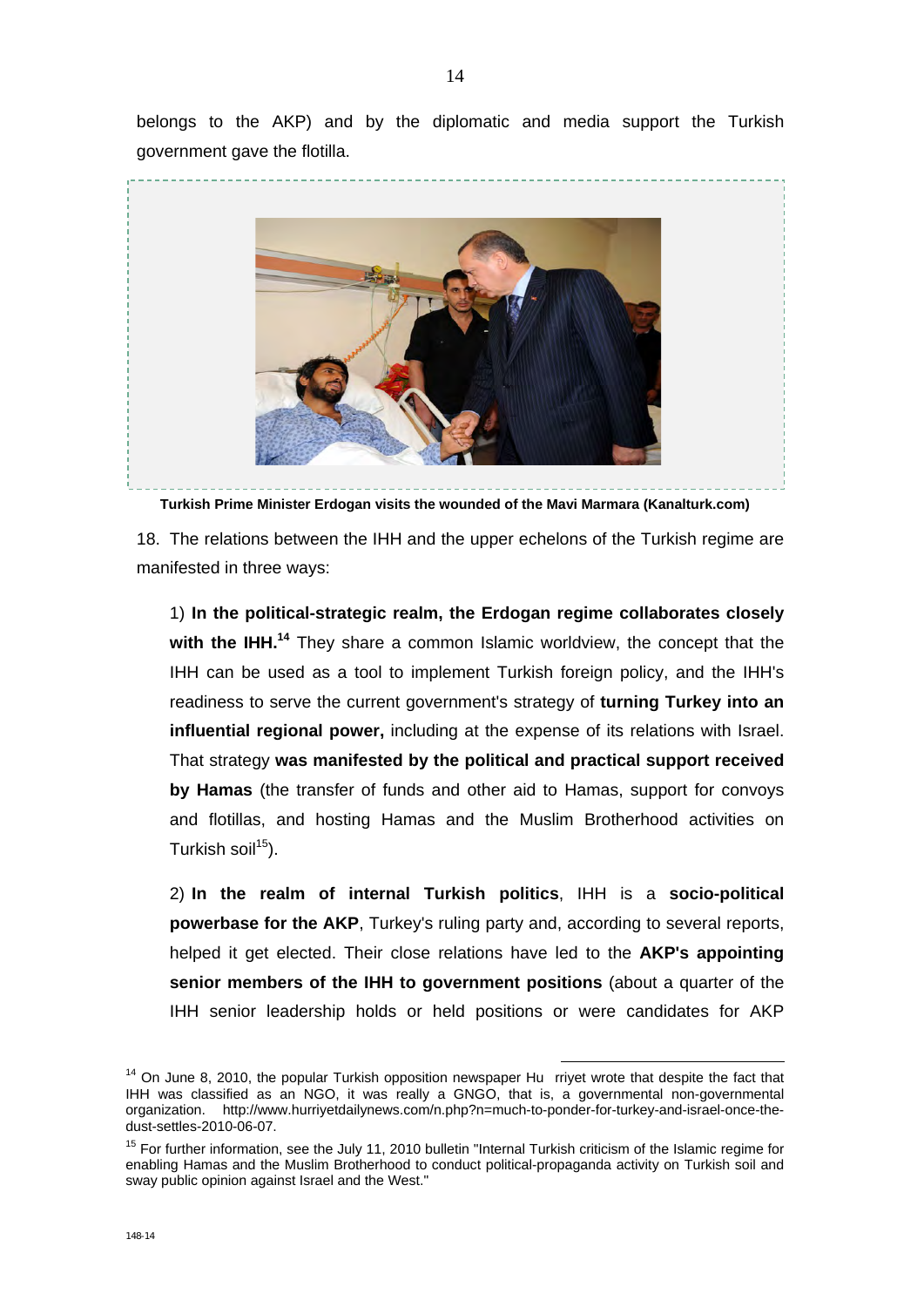positions). The AKP gave the flotilla propaganda and moral support and the Turkish media also reported that AKP parliament members planned to board the Mavi Marmara. However their participation was canceled at the last minute.

3) **On the personal level**, **IHH leader Bu lent Yildirim maintains close relations with the heads of the Turkish regime** and is warmly supported by Turkish President (formerly Prime Minister) Erdogan. According to statements from passengers aboard the Mavi Marmara, corroborated by ITIC information, **the flotilla set out with Erdogan's full knowledge and consent**, despite the fact that it was clear Israel would not allow the flotilla to reach the Gaza Strip.

19. Interviewed by the Turkish magazine Anlayis on February 11, 2010, Bülent Yildirim described the influence the IHH had on Turkish foreign policy by saying that "Turkish foreign practices were based on only ethnic considerations for a while. Right now there are multi-faceted practices and everyone concurs that **we have much influence on this...**Also, it is very evident that recently Turkish foreign practices have had a positive influence on our work as well. **Because in a lot of the topics, we have similar views and we act in a similar fashion.** There are a lot of issues where we act together in the field. While formal and semi-formal organizations have to pay attention for the balances between various things, NGOs are able to move fast…**In short, as much as the NGOs are more active, the countries where the**  NGOs are based will become more powerful in the world<sup>"16</sup> (ITIC emphasis throughout).

20. The close relations between Turkish government and the IHH **enable the administration to moderate and restrain the organization's activities as it sees fit**. That was made clear in the case of the upgraded flotilla which was supposed to set sail on May 31, 2011, on the anniversary of the *Mavi Marmara* flotilla, an attempt to repeat its so-called "success." The IHH was supposed to participate and planned to allow the flotilla organizers to use the *Mavi Marmara* itself. IHH head Bu lent Yildirim even gave an inflammatory speech in which he declared that "**we are not afraid to die as shaheeds."** However, Turkish political considerations, partially the result of international objections to the flotilla, **led the Turkish administration to lower its profile.** The result was that two weeks before the flotilla was due to set sail the IHH said in an announcement that "technical problems" would prevent the *Mavi* 

<sup>&</sup>lt;sup>16</sup> From "Turkish-Hamas Relations: Between Strategic Calculations and Ideological Affinity" by Dalia Lindenstrauss and Süfyan Kadir Kıvam,, The Institute for National Security Studies, Strategic Assessment, Volume 17, No. 2, July 2014, http://www.inss.org.il/index.aspx?id=4432.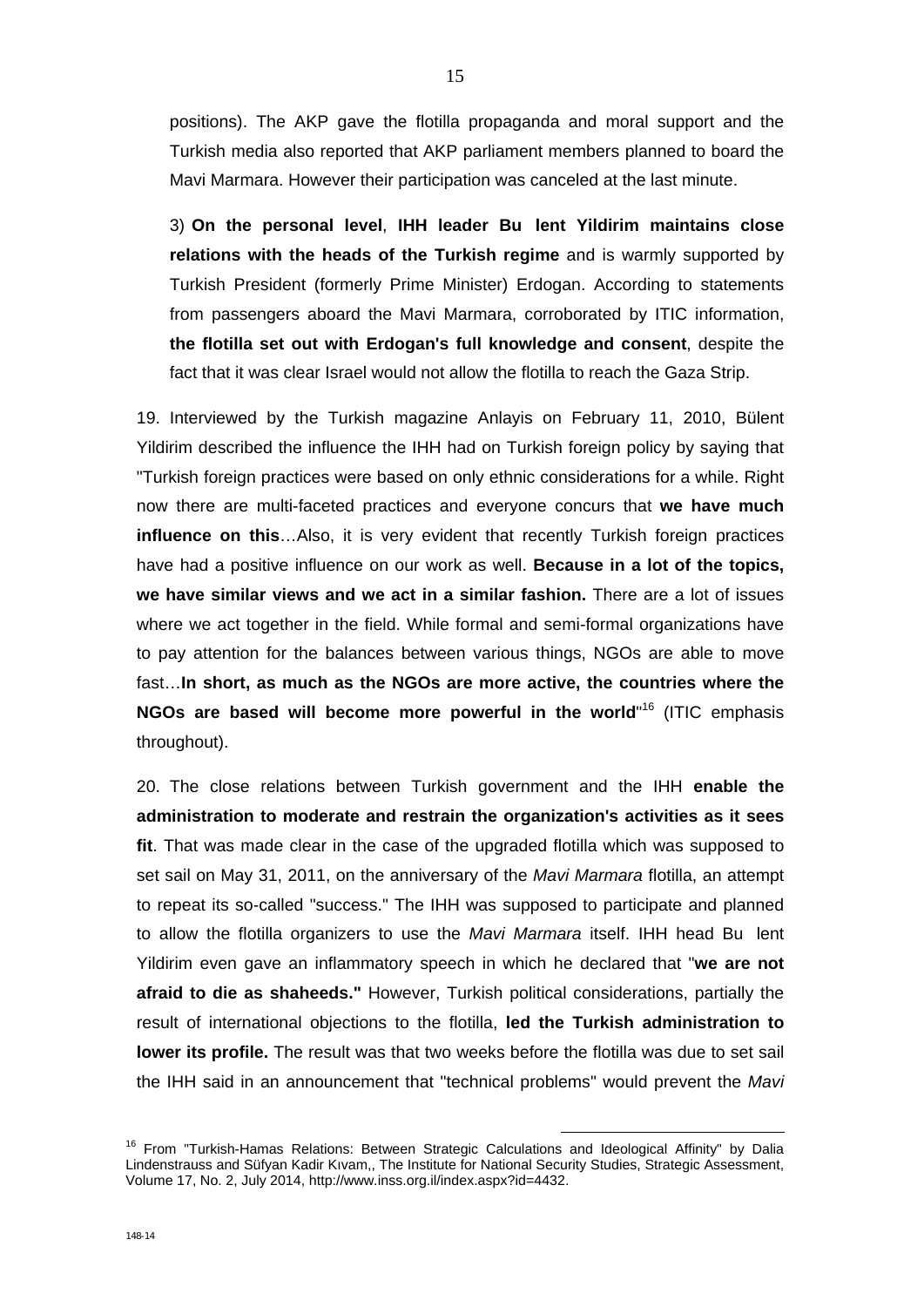*Marmara* from sailing and that **the organization was withdrawing from the flotilla. The IHH's defection was a blow to the organizers of the upgraded flotilla, which ended in failure.** 

### **Profile of IHH Leader Bu lent Yildirim**

21. **Bu lent Fahmi Yildirim** was born in Erzurum, Turkey, in 1966 and studied law at Istanbul University. Today he lives in Istanbul and practices law. He is married and has four children. The war in Bosnia and Herzegovina prompted him to **co-found the IHH and he eventually became its leader**.

22. **Shortly after the organization was founded, Yildirim was suspected of direct involvement in recruiting personnel for purposes of jihad and of sending them to war zones in Muslim countries** to acquire military experience. In 2002- 2003, led by Yildirim, the IHH played an important role in **organizing public protests against the intention of the United States to overthrow Saddam Hussein and of inciting Muslim in Turkey against the West**. In December 2004 he called for an end of Turkish cooperation with the United States and Britain, and threatened to organize giant protest rallies at Western consulates in Istanbul.

23. **Bu lent Yildirim has a radical Islamic worldview which is hostile to the West (the United States in particular) and Israel**. While preparing for the *Mavi Marmara* flotilla he made anti-American and anti-Israeli speeches. During the sea voyage, **in effect he took command of the flotilla** and **made speeches to inflame the passengers' emotions**. In practical **terms he prepared the IHH operatives aboard the** *Mavi Marmara* **to fight the IDF**, briefing them before the confrontation. He told the IHH operatives and the Turkish Islamists who joined them to **"form a human chain and beat the [IDF] soldiers back into the sea with chairs and clubs."**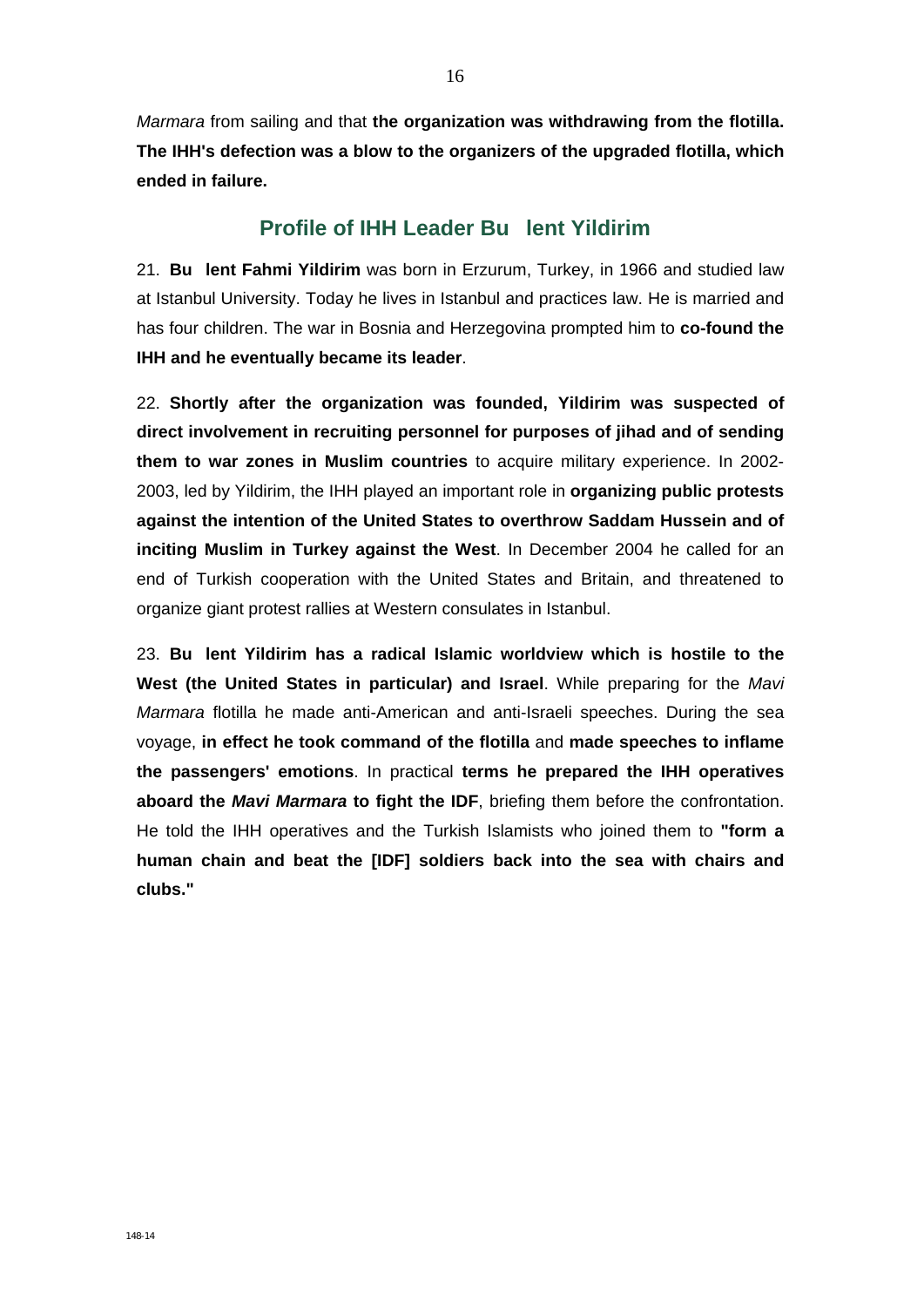

**Bu lent Yildirim aboard the Mavi Marmara (Photographed seized by the IDF aboard one of the flotilla ships** 

24. During the IDF takeover of the Mavi Marmara **Bu lent Yildirim was detained by the IDF** and taken to Israel, to be released a few days later**. On his return to Turkey he did not deny that he and his operatives had behaved violently towards IDF soldiers and even devised a "legal" explanation for it**. On June 4, 2010, the Turkish newspaper Zaman reported that Yildirim told a press conference held at the airport on his return that Israeli investigators had asked him whether his operatives had attacked the soldiers with iron bars and axes. He answered, "**What I did was self-defense**." He added that "**at first our members neutralized ten soldiers. Yes, we took their guns.** Legally, you are considered innocent if you take your attacker's weapon." He also claimed that the weapons taken from the soldiers were thrown into the sea.

25. **Yildirim has very close ties with the highest echelons of the Turkish government,** especially President Erdogan. The IHH exploited those ties to organize the *Mavi Marmara* flotilla, receiving political support from Turkey as well as help in waging the political-propaganda campaign against Israel both before and after the flotilla. However, when the Turkish administration felt it was in its own best interests not to worsen the situation, the IHH withdrew from the planned upgraded flotilla, despite Bu lent Yildirim's inflammatory statements.

### **Bülent Yildirim's Anti-Semitic Remarks**

26. Bu lent Yildirim often **makes anti-Semitic remarks, using the word "Zionist" as a substitute for "Jewish:"** 

1) On **April 7, 2011**, at a **memorial service held in south Turkey for the terrorist operatives killed** aboard the *Mavi Marmara*, he compared Zionism to a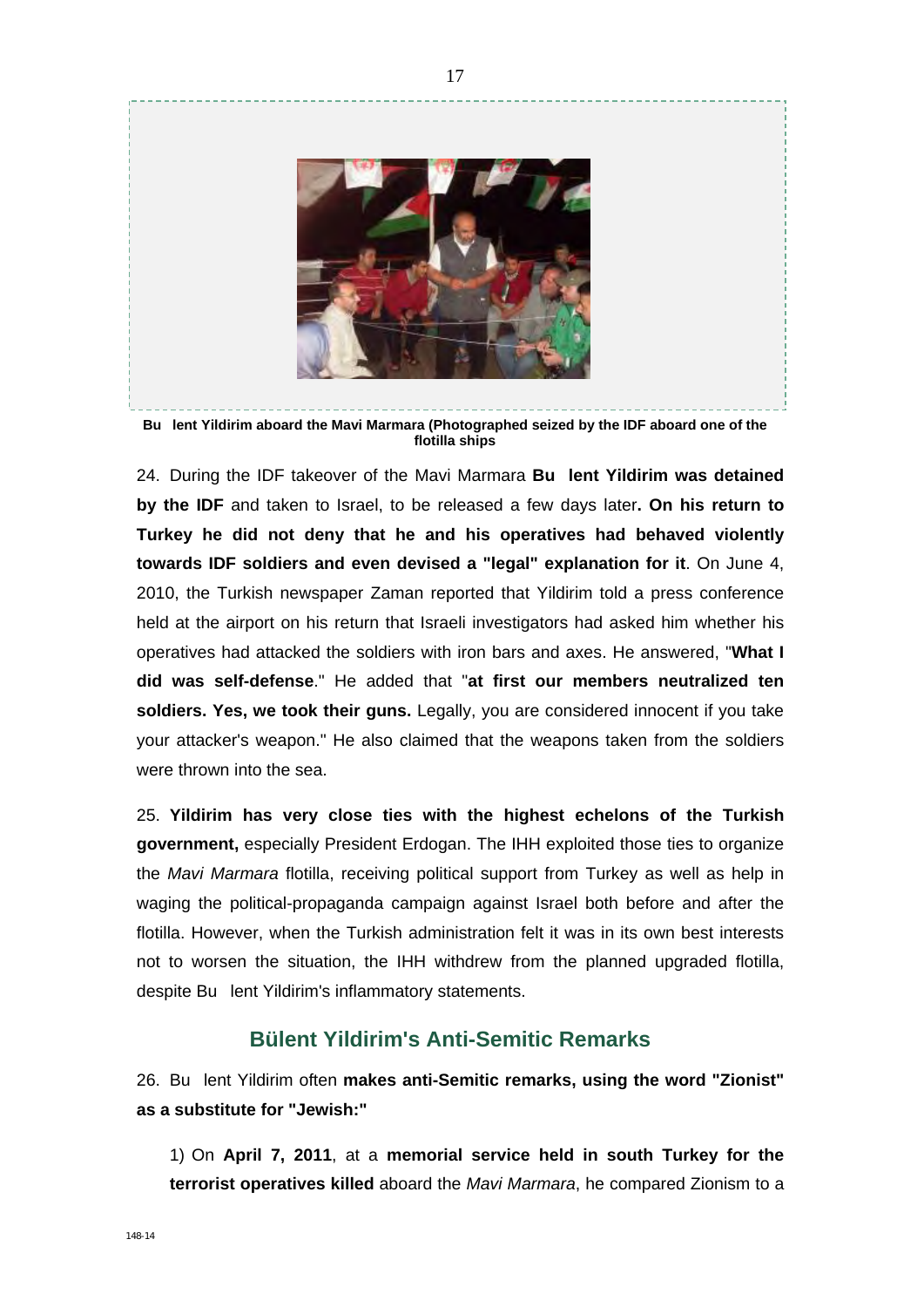virus. Noting that another flotilla to the Gaza Strip was being organized, he said, "We have only one problem, **the virus called Zionism**" (Haberler.com website, April 7, 2011).

2) **At the ceremony held when the** *Mavi Marmara* **set sail from Istanbul on May 23, 2010**, he gave an inflammatory speech in which **he compared Israel to Nazi Germany**. He accused Israel of, among other things, building concentration camps for the Palestinians, saying that "**Israel acts the way Hitler acted against the Jews**. Hitler built concentration camps in Germany. **Today the Zionists are building concentration camps in Israel"** (IHH website in Turkish, May 23, 2010).<sup>17</sup>

3) On **November 14, 2010, Bu lent Yildirim was interviewed by the Turkish Islamist paper Star**, and spoke at length about the *Mavi Marmara*. **Asked to comment on a proposal put before the Congress to declare the IHH a terrorist organization,** his answer focused on the claim that "the United States is ruled by Zionism."18 He said the following:

A. The proposal to designate the IHH as a terrorist organization was born following the *Mavi Marmara* incident **and was the initiative of Jewish Congressmen. It demonstrated, he said, how much influence Jews had on life in the United States and to what extent they were able to enslave that country.** Collecting signatures in the Congress to submit the proposal demonstrated better than anything else **"the dirty face" of the Congress.** According to Yildirim, if the initiative were passed, it would expose "the dirty face of the Zionists in the U.S.".

B. Bu lent Yildirim noted that the Zionists were fond of saying, "Give us the money of any country, and we will make sure to pass any laws we see fit, **thus running that country."** He added that, under the system used in the United States, **"The funds which the Zionists provide allow the election of the senators and the ministers."** President Obama, he said, was about the situation, and consequently in the UN the United States, "has positioned itself with the occupying, unjust, and dishonest Zionists."

17 The concentration camps were mentioned during the *Mavi Marmara* flotilla when it was said that the Gaza Strip was under closure and could not be entered. The speakers for the various ships responded with remarks like "**Go back to Auschwitz**" (in English).

 $18$  For further information see the December 12, 2010 bulletin "IHH leader Bu lent Yildirim gave an interview focusing on the U.S. intention to designate the IHH as a terrorist organization and on the Mavi Marmara incident."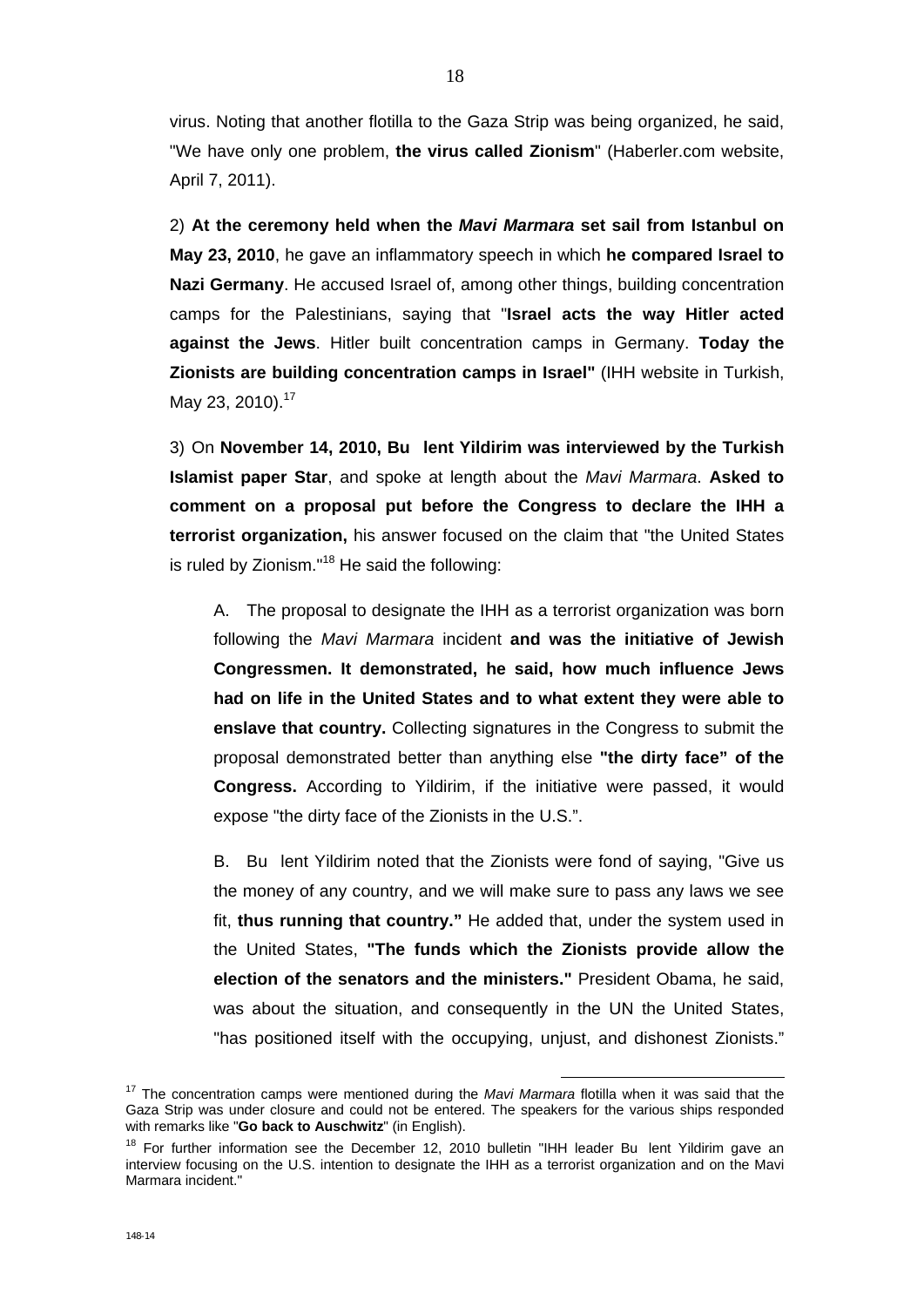He further added, **"Therefore, Obama, during his term, can allow himself to be enslaved by the Zionists."** 

C. The IHH, he said, would not cooperate with the American Congress. "Ours is the right way. The whole world knows we are right." According to Yildirim, **the Zionists had lost some of their power in the United States,**  while the Muslims, despite the hardship and torture they underwent, represented Islam in a respectable manner. Israeli-influenced American media took Israel's side, as usual. However, "Alternative United States media have gained a kind of power they never had before." He also said that the ever-increasing human rights organizations were able to deal with Israeli manipulations.

D. Bu lent Yildirim was then asked about the measures he deemed necessary to deal with the "world media," which also supported Israel and criticized the IHH. **He responded with anti-Semitic incitement,** saying that "Zionism" ruled the world in four spheres: the drug industry, the food industry, the weapons industry, and the media. The Zionists, he said, bought media around the globe, that was "**how they handled world media."** 



**Interview with Bu lent Yildirim in the Turkish newspaper Star exposes his anti-Semitism** 

# **IHH Support for Hamas**

27. The IHH regards the Israeli-Palestinian conflict from a radical Islamic point of view, and identifies completely with the Palestinians' maximalist demands. It regards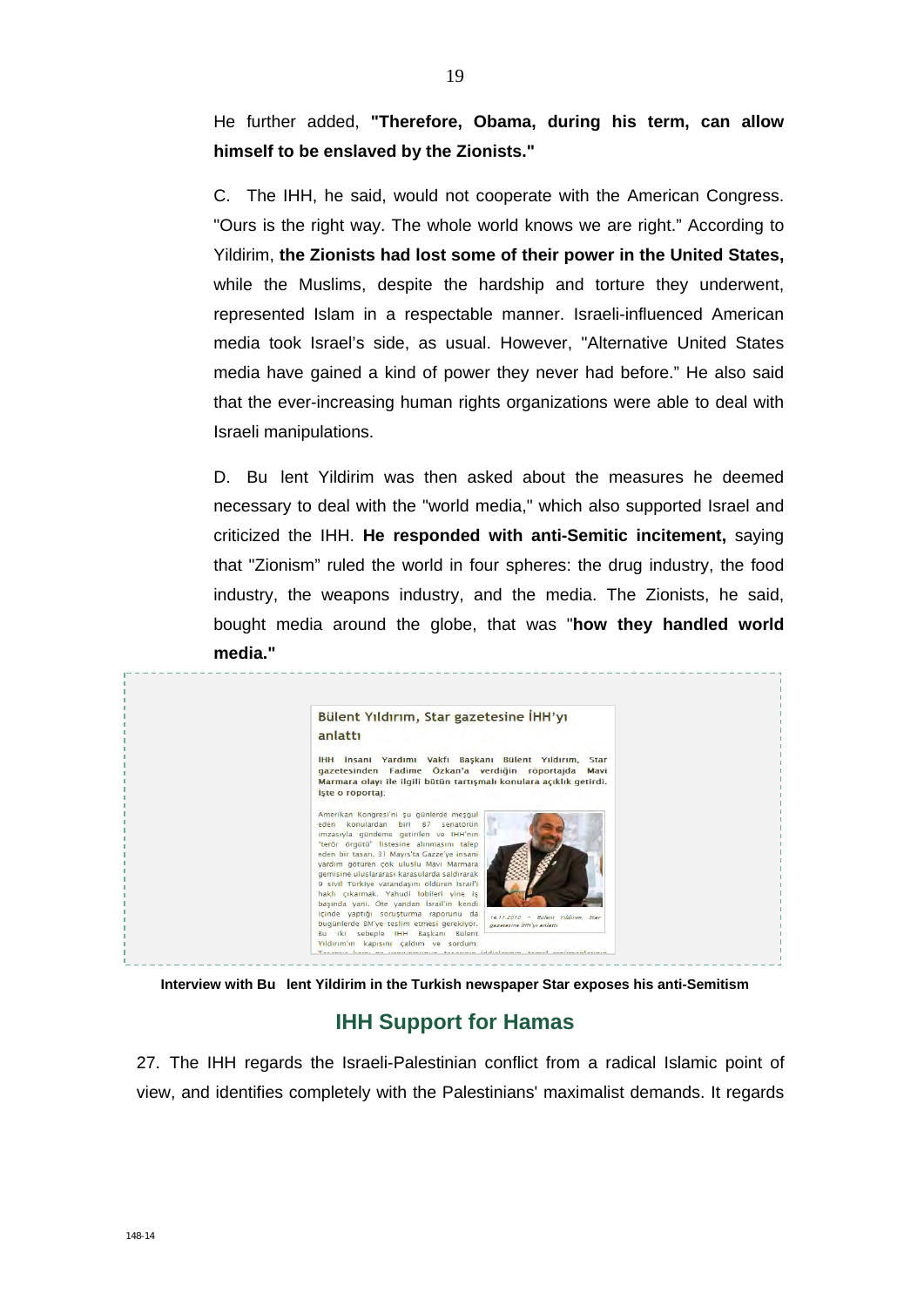the State of Israel as "occupied lands," rejects the two-state solution, and represents Israel as oppressing the Palestinians and the Israeli Arabs.<sup>19</sup>

28. The **IHH collaboration with Hamas** is based on their similar radical Sunni Islamic ideologies. In recent years the IHH has **strengthened its ties with Hamas and the Muslim Brotherhood**. In November 2009 the organization sent a representative named Izzat Shahin to Judea and Samaria to support Hamas' civilian infrastructure (Hamas charitable societies in Hebron and Nablus). He was detained by Israel and deported on suspicion of having funded terrorism and supporting Hamas. Another representative, **Mehmet Kaya, was sent to the Gaza Strip and is very active in helping Hamas, and what was formerly the de-facto Hamas administration**. During the past few years the IHH has also helped the Muslim Brotherhood and other extremist Islamist groups **hold meetings and conferences in Istanbul, where they promoted the path of jihad**.

29. **IHH support for Hamas is manifested in a number of ways**:

1) Through **economic aid to what used to be the de-facto Hamas administration in the Gaza Strip**: In recent years the IHH has assisted Hamas with what is represented as "humanitarian assistance." However, in reality the assistance is **material, political and propaganda support for the Hamas movement**. The IHH donates money to the families of shaheeds and **supports Hamas' "educational" system, which brainwashes the younger generation with its radical Islamic concepts and worldview**.

 $19$  For further information see the December 8, 2010 bulletin "IHH publications describe the support the organization gives the Palestinians, especially the Gaza Strip. They illustrate IHH's worldview, hostile to Israel and supporting the Palestinians' maximalist demands."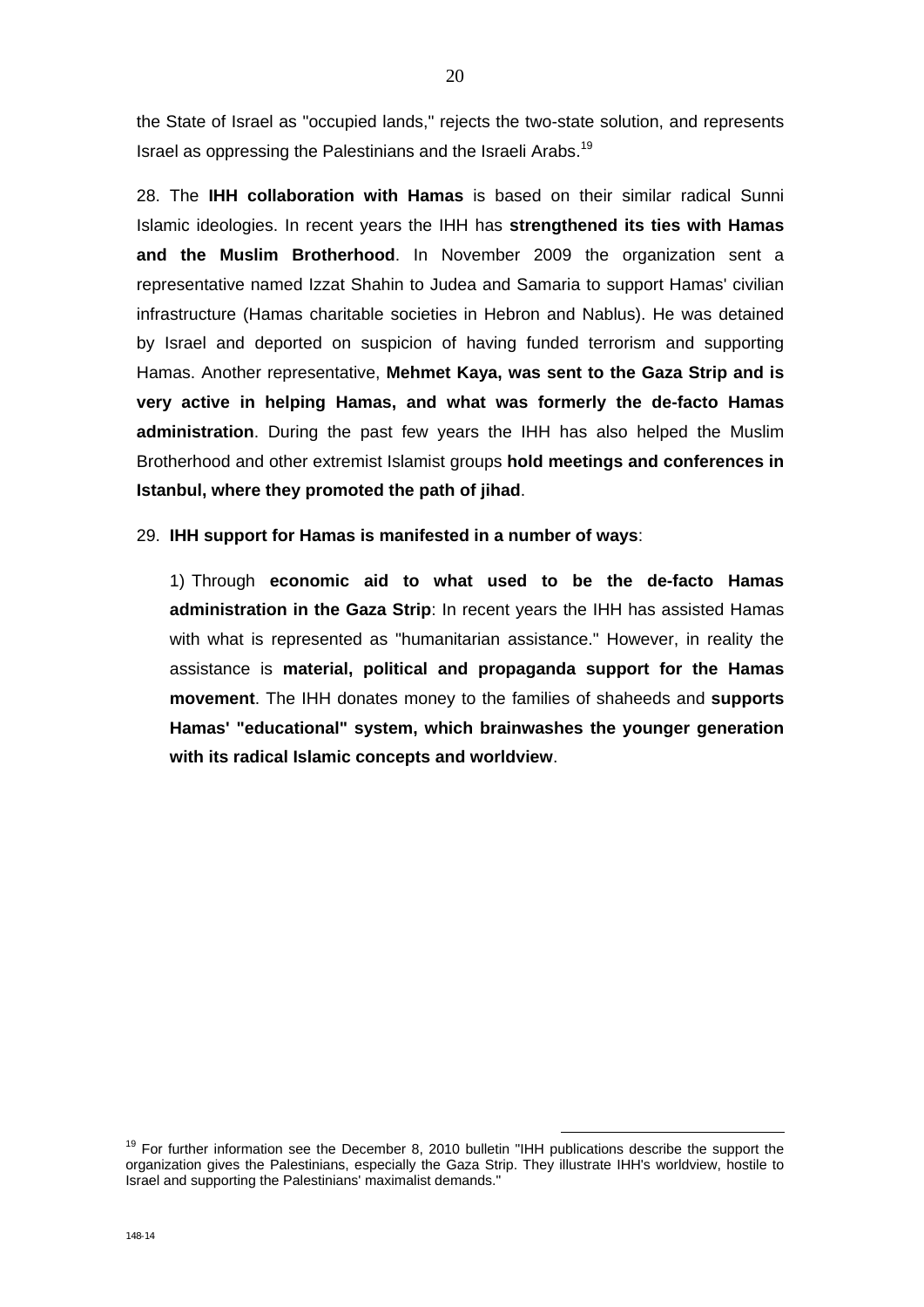

**Three lines of children at an educational center established with IHH help at a Hamas summer camp in the Gaza Strip, 2006. The children carry signs with the names of Hamas shaheeds, terrorists killed in confrontations with the IDF. Identifying with its shaheeds is part of the Hamas policy of glorifying terrorists and making them attractive to children and adolescents (Photo from page 16 of an IHH pamphlet in Arabic found aboard the Mavi Marmara).** 

**An exhibition called "Gaza-Taksim" (Taksim is Istanbul's main square) held in March 2009 as part of an IHH campaign to support the Palestinians. The banner at the right reads "A thousand blessings to the resistance [i.e., terrorist organizations] from Istanbul to Gaza" (Photo from page 32 of an IHH booklet in Arabic found aboard the Mavi Marmara).** 



**Photo from a Hamas summer camp. The children wear green Hamas caps as they train with weapons. In the background to the right is a large Turkish flag (Turkey became popular in the Gaza Strip after the Mavi Marmara incident) (Safa News Agency, July 31, 2010).** 

**IHH leader Bu lent Yildirim (left) and de facto Hamas administration head Ismail Haniya in the Gaza Strip (Photo from the Velfecr website, January 7, 2010)** 

2) Through **political-propaganda support**: The IHH wages a campaign in Turkey and elsewhere to solicit support for Hamas and the path of the so-called "**resistance**" [i.e., anti-Israeli terrorism]. It also supports Hamas and Muslim Brotherhood activities in Turkey. IHH head Bu lent Yildirim has met with senior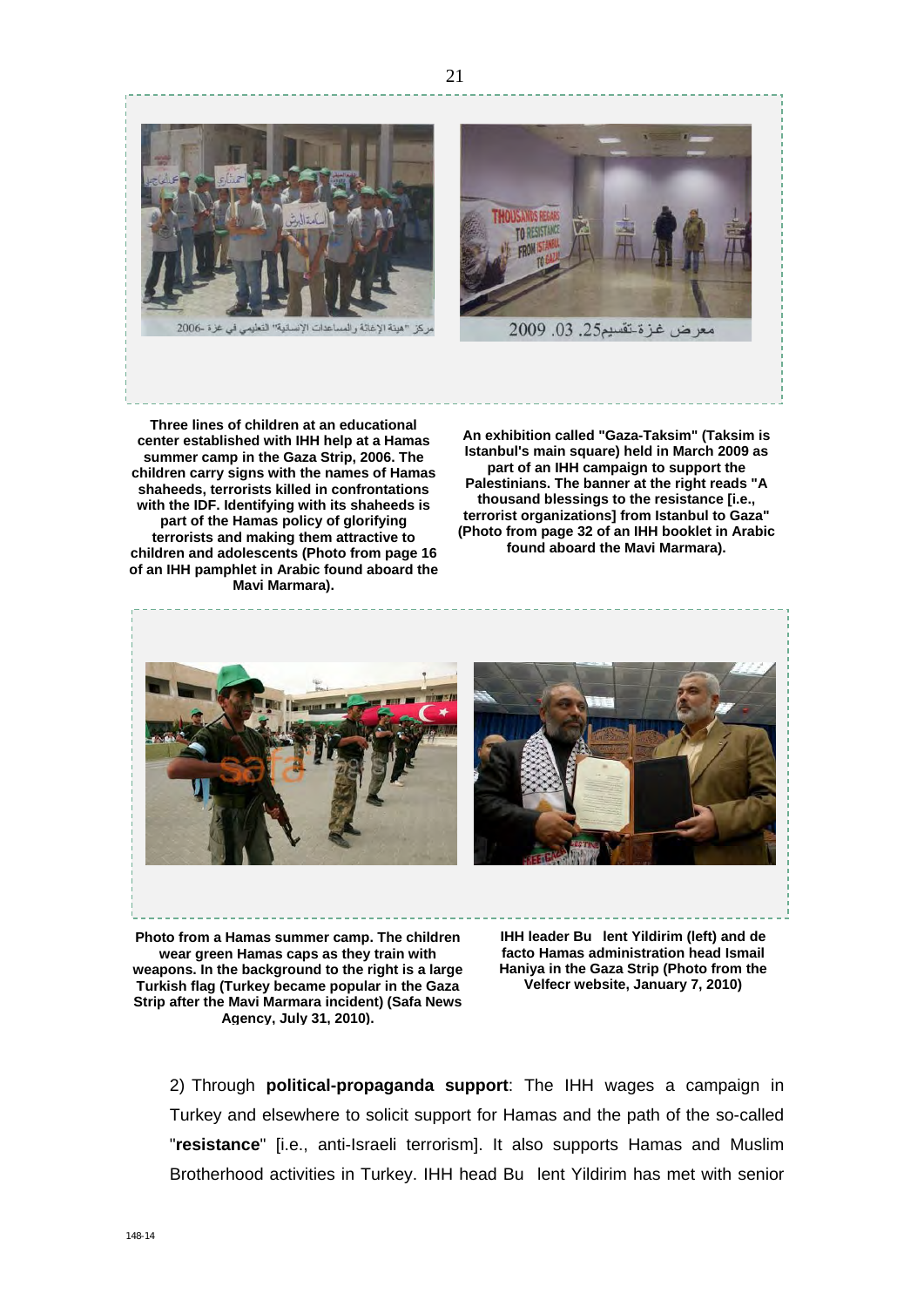Hamas figures: in **January 2009** he met in Damascus with Khaled Mashaal, head of Hamas' political bureau, who thanked him for the aid the IHH extends to Hamas. In **March 2009** he went to the Gaza Strip to participate in a rally in honor of Turkish Prime Minister Erdogan (in the wake of a verbal confrontation between him and Israeli President Peres at the conference in Davos). In **January 2010**  Yildirim went to the Gaza Strip again and met with Hamas head Ismail Haniya.



**Bu lent Yildirim shakes hands with Khaled Mashaal (Picture from the spittoon.org website, January 2009)** 

## **IHH Involvement in a Violent Confrontation with the Egyptian Security Forces**

30. **The IHH has been involved in various convoys and flotillas** whose objectives are to help Hamas and challenge Israel and its closure of the Gaza Strip. **In December 2009 it participated in the British-based Viva Palestina's Lifeline 3 convoy**, led by George Galloway, an anti-Israeli British MP affiliated with Britain's far left. The convoy passed through Turkey, Syria and Jordan, but was prevented from continuing in Egypt (January 2010). The Egyptian authorities refused to allow the convoy's trucks to enter the Gaza Strip through the Rafah crossing and demanded that some of them enter through Israel. The convoy's organizers reached an agreement with the Egyptian authorities but its participants, among them IHH activists, **refused to comply and were confrontational and acted violently** toward the Egyptians.

31. **Despite the arrangement between the convoy and the Egyptian authorities, the convoy activists engaged in a violent confrontation with the Egyptian security forces during which 50 activists and soldiers were injured, 40 of them IHH activists**. During the confrontation **seven Egyptian soldiers were taken**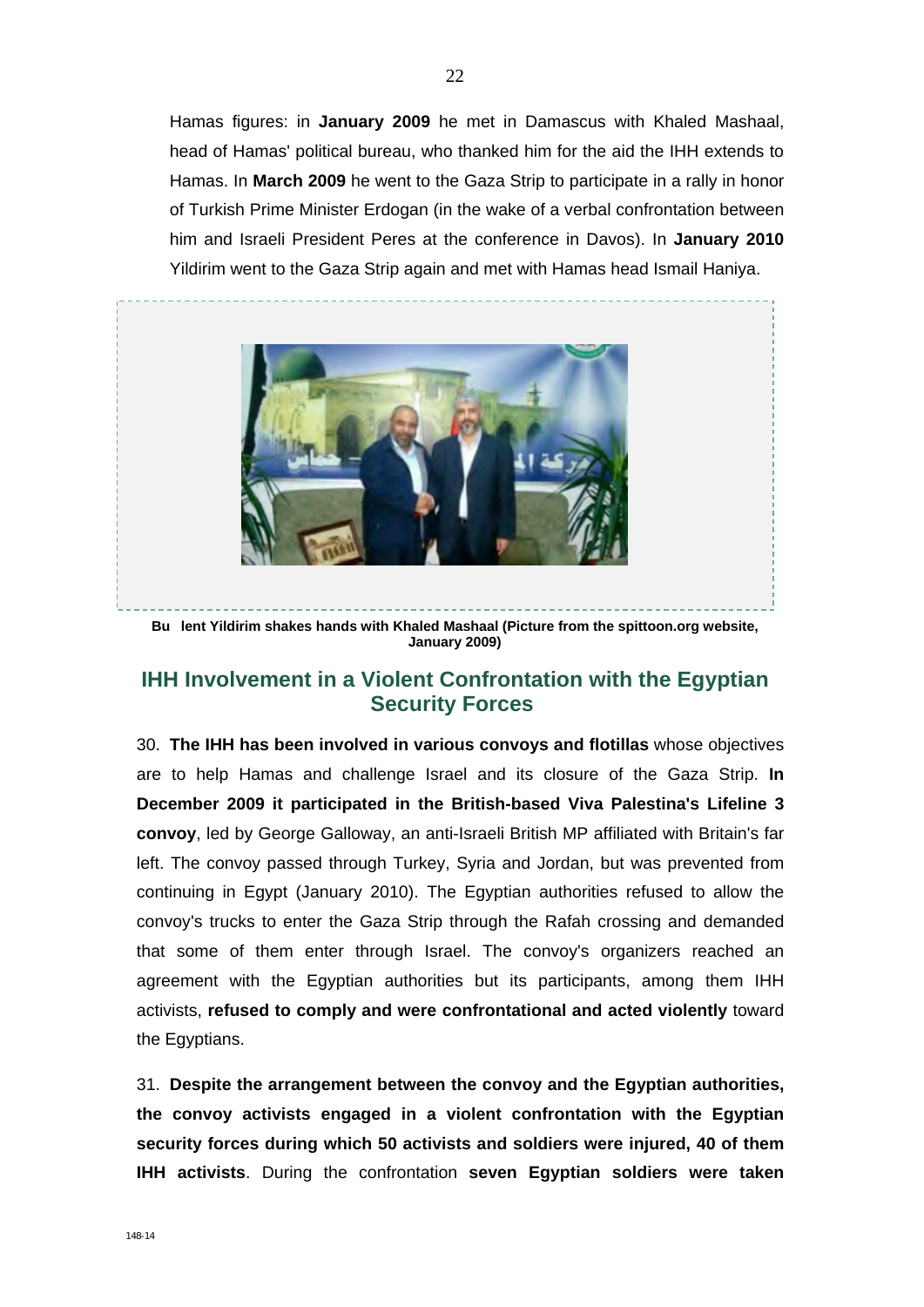**hostage**. The incident illustrated the IHH's violent behavior**. In retrospect it presaged the violent, more extreme confrontation with IDF soldiers initiated and conducted by IHH operatives aboard the** *Mavi Marmara*.



**the operatives refused to obey orders from the Egyptian administration (Picture from the IHH website, January 2010)** 

# **The Central Role of the IHH in the Violent Confrontation Aboard the Mavi Marmara**

#### **Preparations for the Flotilla**

32. All our information clearly points to the **IHH as the moving spirit and dominant factor behind the** *Mavi Marmara* **flotilla, and to the fact that from the beginning it meant to provoke a media-covered violent confrontation with the IDF. The main objective of the IHH and the flotilla's organizers was not to bring humanitarian assistance to the Gaza Strip but rather to stigmatize Israel and sully its image by provoking it.** While the flotilla organizers, including the IHH, often represented themselves as non-violent peace and human rights activists, in the case of the *Mavi Marmara* the **IHH's violent jihadist character became obvious.** 

33. The IHH and the other members of the coalition spent a number of months preparing for the flotilla. The minutes of a meeting held on May 16, 2010 by the IHH and the other participating organizations were found aboard the *Mavi Marmara*. According to the document, decisions about protecting passenger security were left to the discretion of the ships' captains. In effect, the IHH planned and prepared for the violent confrontation, **hiding its intentions and preparations from the** *Mavi Marmara***'s captain and the other flotilla coalition partners**.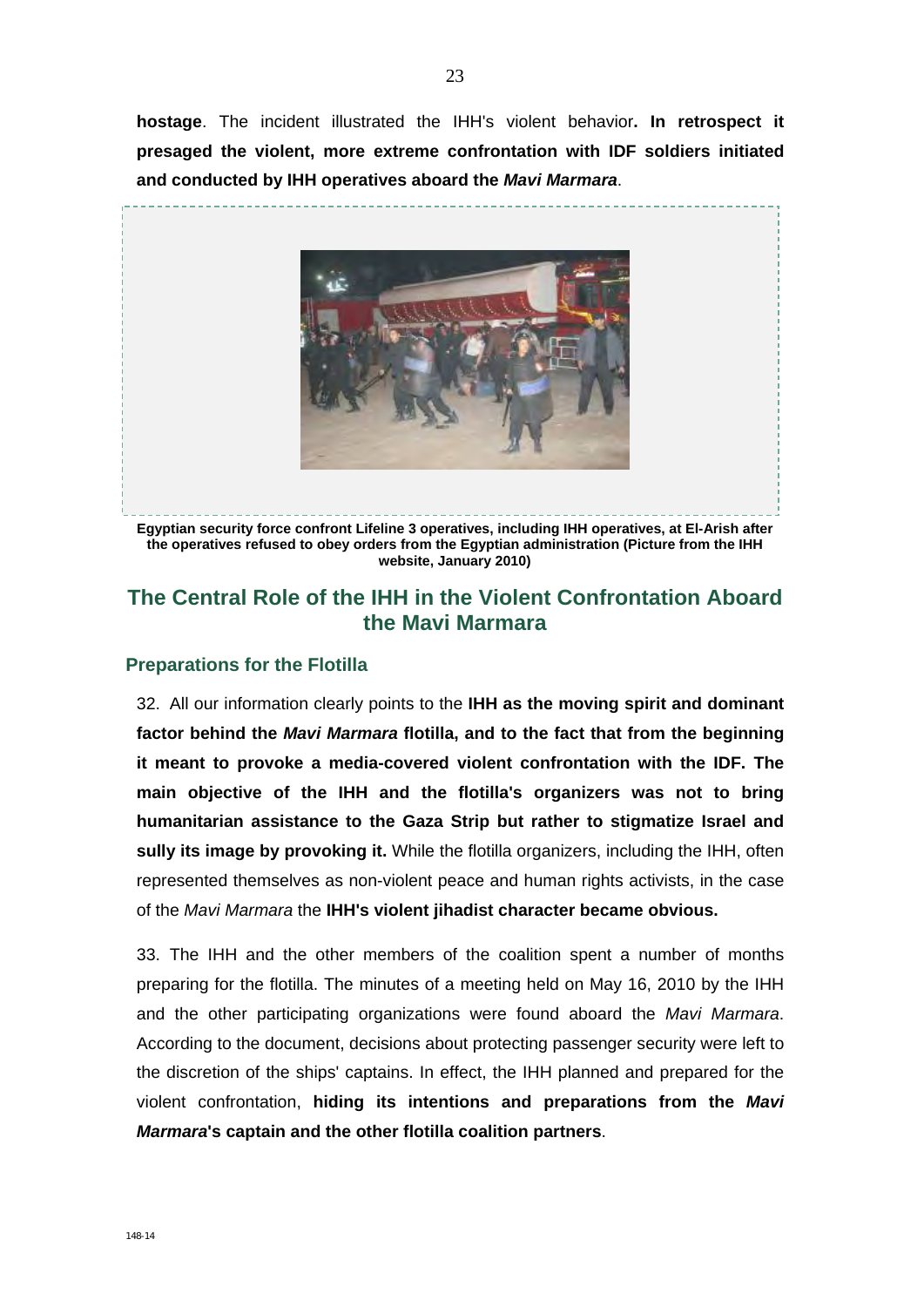34. **The** *Mavi Marmara* **was carrying 561 passengers, about 60% of whom (353) were Turkish**. Prominent among them were activists from the **Muslim Brotherhood**  and other Islamic groups from the Arab-Muslim world. Of the Turks, **91 were IHH operatives or volunteers** who had boarded the ship in Istanbul (without submitting to security checks) and Antalya. The IHH activists had **a hard core of several scores of violent operatives** from their own organization and from other Islamist organizations operating in Turkey allied with the IHH. Statements from IDF soldiers who boarded the ship and a wealth of video-taped material indicate that **the violence employed by the IHH operatives against the IDF was not spontaneous**, but had been planned and organized in advance by dozens of IHH operatives and their supporters. **They had a well-defined internal hierarchy and IHH operatives kept separate from the other passengers**.

35. They were in charge of handling matters aboard the ship from the moment it set sail from Istanbul, organized the rally during the wait in Antalya, **and had final, complete control of events on board**.



**The Mavi Marmara, the IHH flagship of the flotilla decorated with the Turkish flag (Picture from the mycatbirdseat.com website, May 22, 2010.** 

36. Preparations for the violent confrontation with the IDF included **separating the other passengers from the hard core of IHH operatives by sending them below decks**. **IHH guards were posted in the passageways** to keep the other passengers from mounting to the upper deck. The movements of the ship's crew were also limited and they needed IHH permission to pass from one area of the ship to another**, that is, the ship's crew had no control over what happened on board**. The situation aboard ship as described above was backed in Israel by **Mahmut Tural, the Mavi Marmara's captain, and the first mate, Gokkiran Gokhan, both of who stated**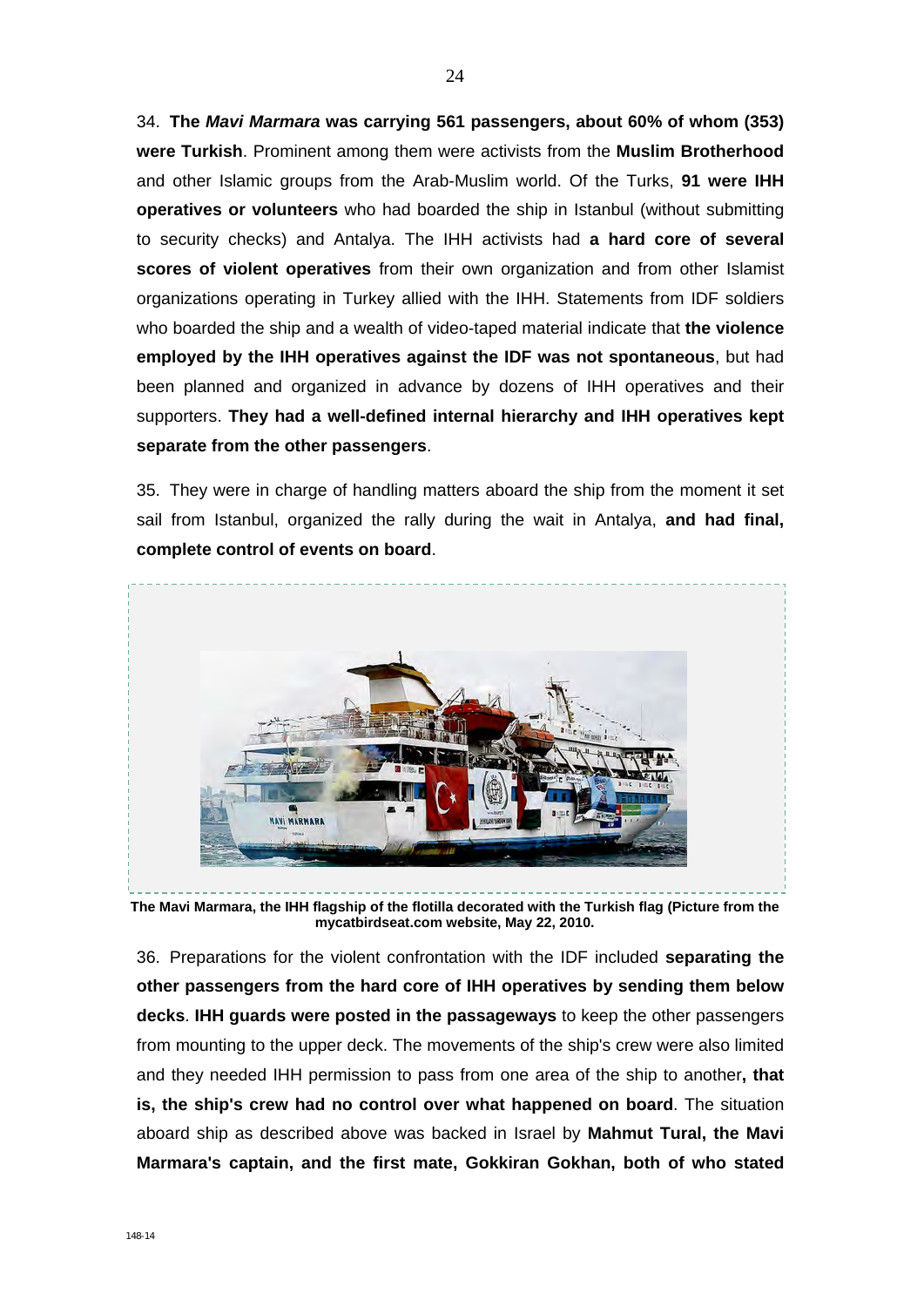**that IHH operatives did not allow people they did not know to move around the ship**.

37. IHH preparations included **dividing the operatives into combat groups of three and four, stationing them in previously defined positions, distributing equipment and weapons and briefing them. They were given walkie-talkies** (as they boarded the ship), **took control of the upper deck, and established a kind of war room.** Two hours before the violent confrontation a **briefing was given by IHH leader Bu lent Yildirim, who was aboard the ship with other leaders of the organization and commanded all the operatives**. **The IHH operatives wore bulletproof vests** (stamped with the Turkish flag) **and gas masks**. Several hours before the IDF forces boarded the ship they were also **given night vision equipment and a large quantity of cold weapons** prepared beforehand and improvised during the voyage **(knives, axes, chains, iron rods, hammers**, etc.).



**By the time the IDF soldiers boarded the ship the "passengers" (i.e., the operatives) had completed their preparations. They wore life belts and gas masks, and used iron rods and wooden clubs to resist the soldiers (Pictures and text from the book by Şefik Dinç, a Turkish correspondent who participated in the flotilla)<sup>20</sup>**

**Operatives hold clubs and prepare for the confrontation. In the center there is a bundle of clubs waiting to be unwrapped and distributed.** 

<sup>20</sup> *The Bloodstained* Mavi Marmara by Turkish writer Şefik Dinç is a fairly balanced first-hand account of the events aboard the ship. He did not hesitate to describe the extreme violence employed by the IHH operatives or criticize the Turkish government for not preventing the flotilla from sailing.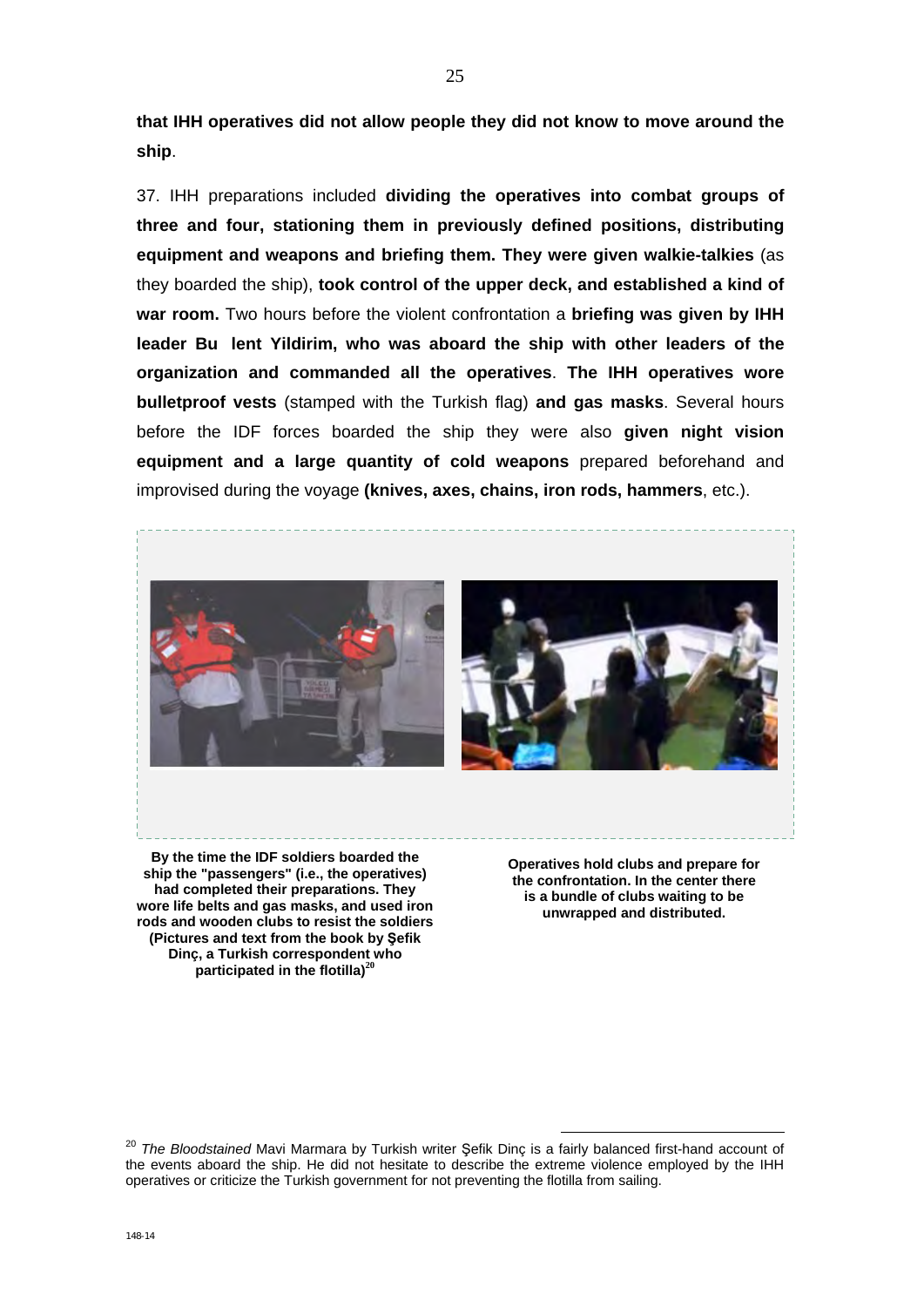

**the ship's railing wait below decks (Picture by Adem Ozkose for Reuters, May 31, 2010)** 

**(YouTube)** 



**According to the caption, training exercises were held aboard the ship in preparation for a possible confrontation. They included briefing the operatives about putting on gas masks and life belts and how to oppose a raid. One of the operatives brought a sling shot with him and shown at target practice<sup>21</sup> (Photos from The Bloodstained Mavi Marmara).** 

# **Weapons Found Aboard the Mavi Marmara**

### 38. **The following are a few of the examples of the weapons found aboard the**  *Mavi Marmara*, prepared in advance for the violent confrontation with the IDF:

1) **100 iron bars of varying lengths** to be used as clubs. They were hacked off the railings of the ship's deck**. Seven circular saws** were brought up on deck to saw the railings and chains into lengths that could be used as weapons.

 $21$  A large quantity of sling shots were prepared and brought on board the ship as well, and in addition marbles, stones, nuts and bolts has also been prepared in advance as ammunition.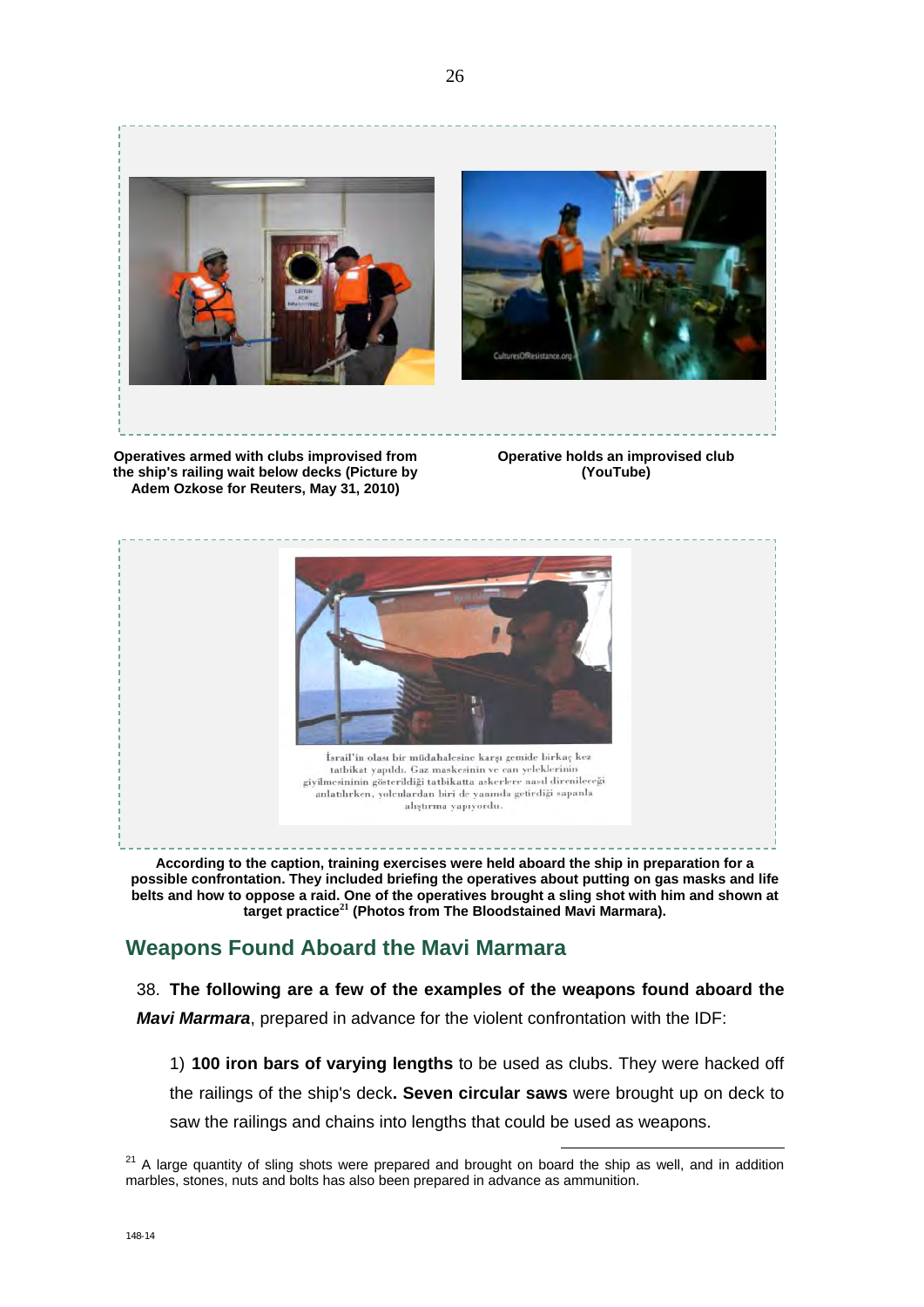

27

**Iron clubs prepared for the confrontation** 

2) **50 wooden clubs** improvised from materials found aboard the ship. In addition there were standard clubs loaded on board and rolled in blankets to hide them.



**Wooden clubs and other weapons** 

3) **200 knives of various sizes**, most of them taken from the kitchen and the ship's six dining areas. In addition, dozens of bundles of non-kitchen knives with blades of 18 centimeters (about 7 inches) were also found.

148-14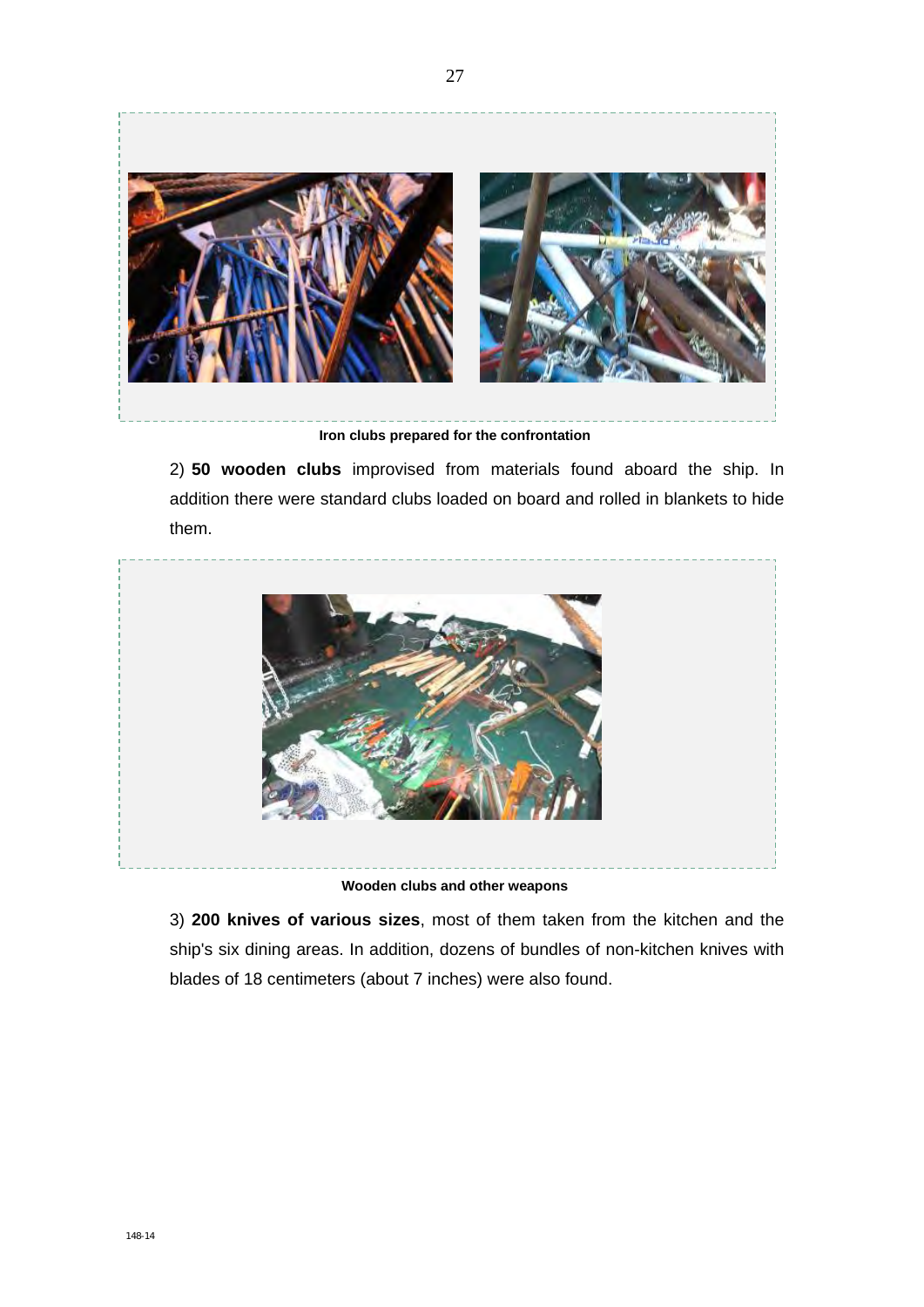

**A selection of knives prepared for the confrontation with the IDF (IDF Spokesman, June 3, 2010)** 

- 4) **20 axes** taken from fire-fighting stations aboard the ship.
- 5) **A number of Molotov cocktails**.
- 6) **100 ordinary tools** which could be used as weapons.
- 7) **100 cans of pepper spray.**



**Pepper spray and smoke flares** 

8) **Sling shots of various types**. Some of them were **found inscribed with the word "Hizbollah."** 1,500 marbles, metal shot, stones of various sizes, nuts and bolts were also found.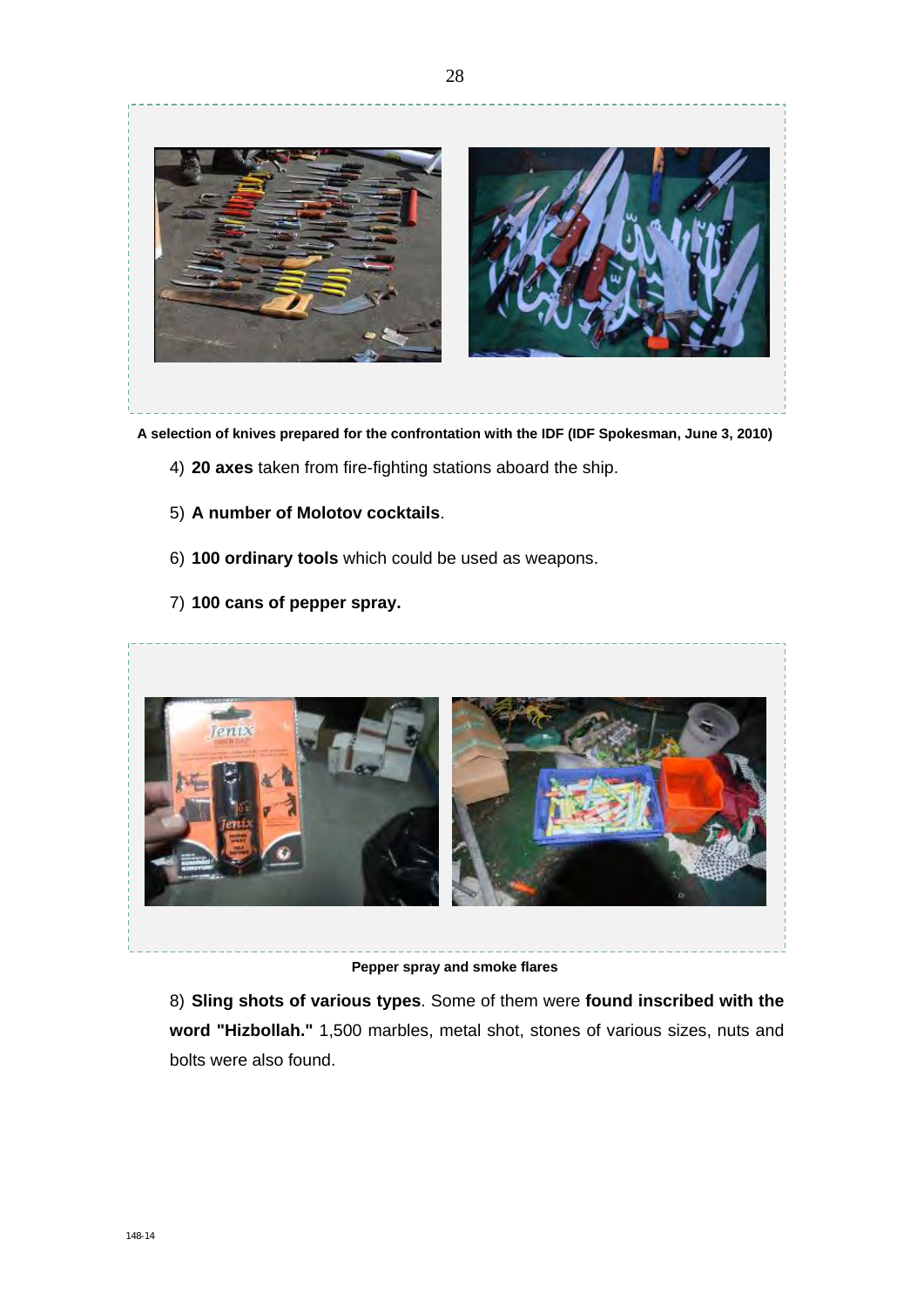

**Left: Some of the slingshots found aboard the ship. One of them is inscribed with the word "Hizbollah." Right: Marbles and metal shot, ammunition for the slingshots (IDF Spokesman, June 3, 2010)** 

#### 39. **Other aggressive equipment found aboard the** *Mavi Marmara*:

1) **150 bulletproof vests**, some of them **ceramic of the type used by regular armies**. They were stamped with the red Turkish crescent, and were also meant to be worn by the embedded correspondents.



**Ceramic bulletproof vests worn by the hard core of IHH operatives. They are stamped with the red Turkish crescent (IDF Spokesman, June 3, 2012)** 

2) **Optical equipment**, including four telescopes, 20 pairs of binoculars and four sets of night-vision goggles.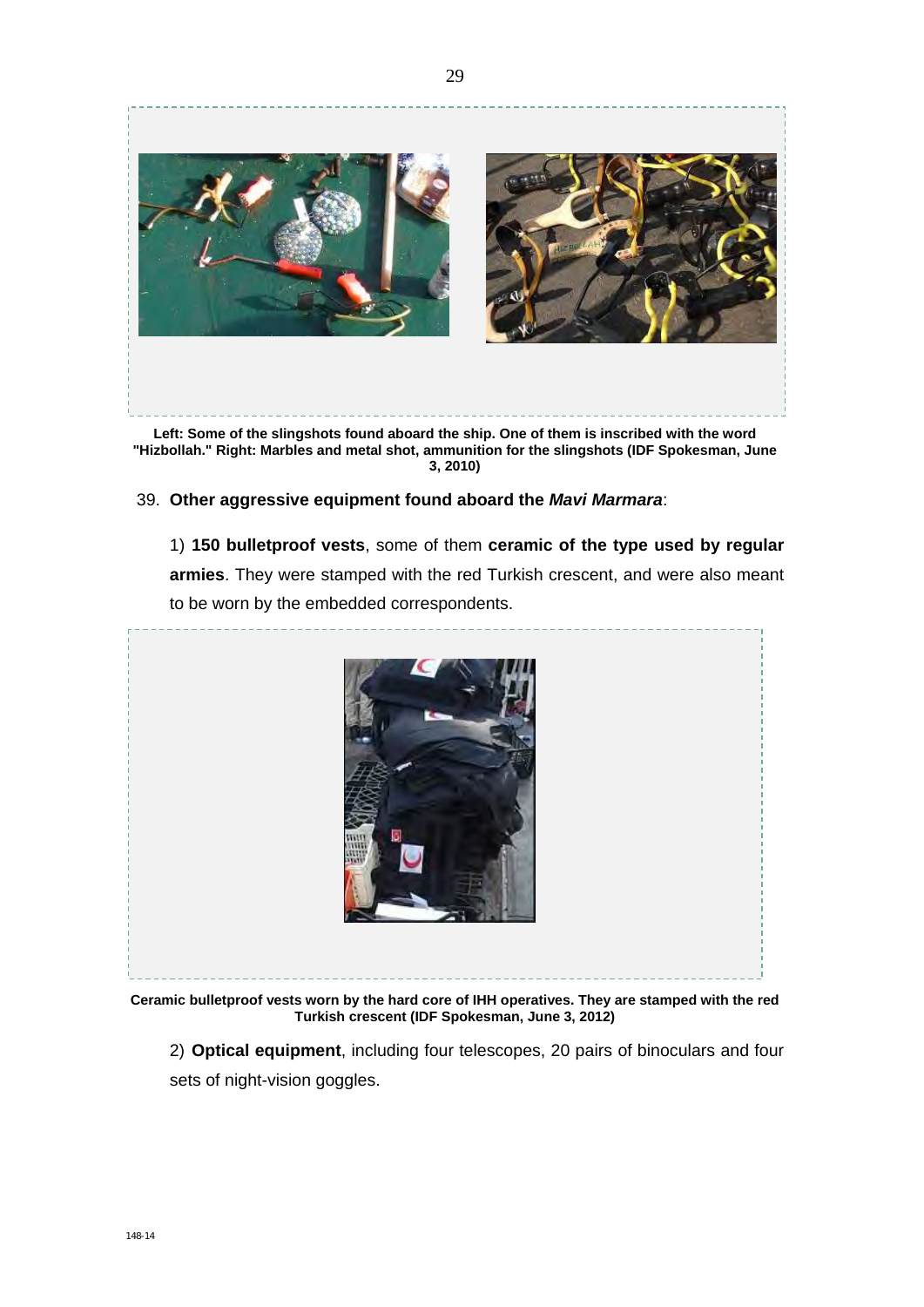

30

**Optical equipment found aboard the ship** 

3) **Communications equipment**, including a large number of walkie-talkies for the use of operatives in their combat positions. According to ITIC information, every IHH hard-core operative had an active communications device during the voyage. According to the statement of a ship's officer the crew also received such devices but they operated on a frequency different from that of the IHH devices.

#### 4) **50 smoke flares**.

5) **300 gas masks and 200 additional filters**: according to statements from an Israeli Naval officer, the operatives aboard the ship wore gas masks during the fighting.



**Gas masks found aboard the ship.**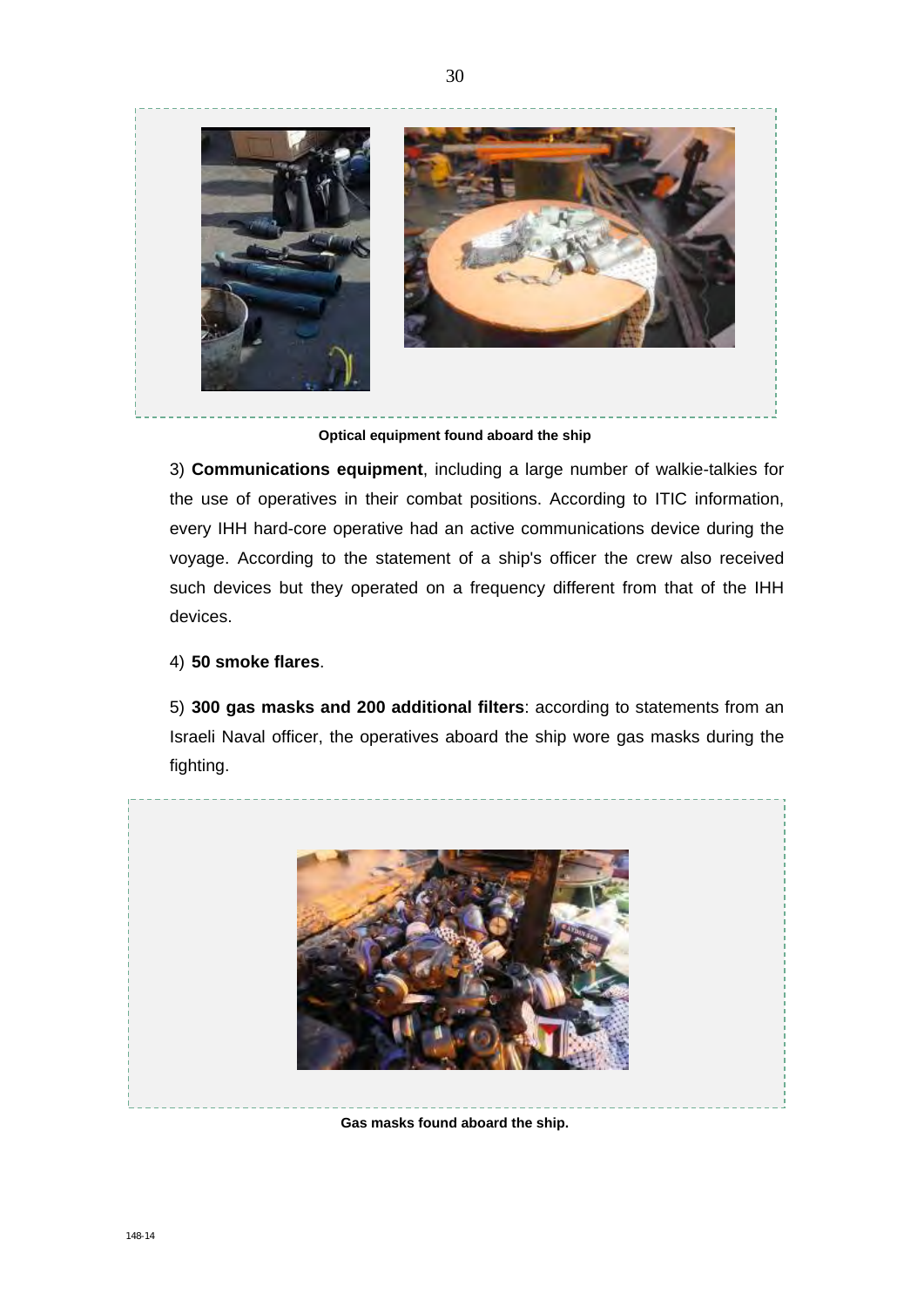#### 6) **150 head lamps.**

7) **Diving equipment**: Diving equipment found aboard the *Mavi Marmara*  included four full diving sets (fins, masks, wet suits and oxygen tanks), as well as two spear guns. In ITIC assessment, some of the equipment, including the guns, was not part of the ship's original gear, but were added in case the Israeli Navy tried to damage the ship below the water line.

## **Psychological Preparation for the Violent Confrontation**

40. During the voyage the activists aboard the *Mavi Marmara*, especially the hard core of IHH operatives, **underwent psychological preparation for fighting.** They listened to **sermons and extremist Islamic speeches given by IHH leader Bu lent Yildirim supported by Islamist clerics**, among them **Sheikh Raed Salah**, head of the northern branch of the Islamic Movement in Israel, and Yemeni cleric Sheikh Muhammad Nasser al-Hazimi al-Idrisi.



**Sheikh Raed Salah speaks during the voyage.**

**Bu lent Yildirim delivers an inflammatory speech to the hard core of IHH operatives on the upper deck of the Mavi Marmara.**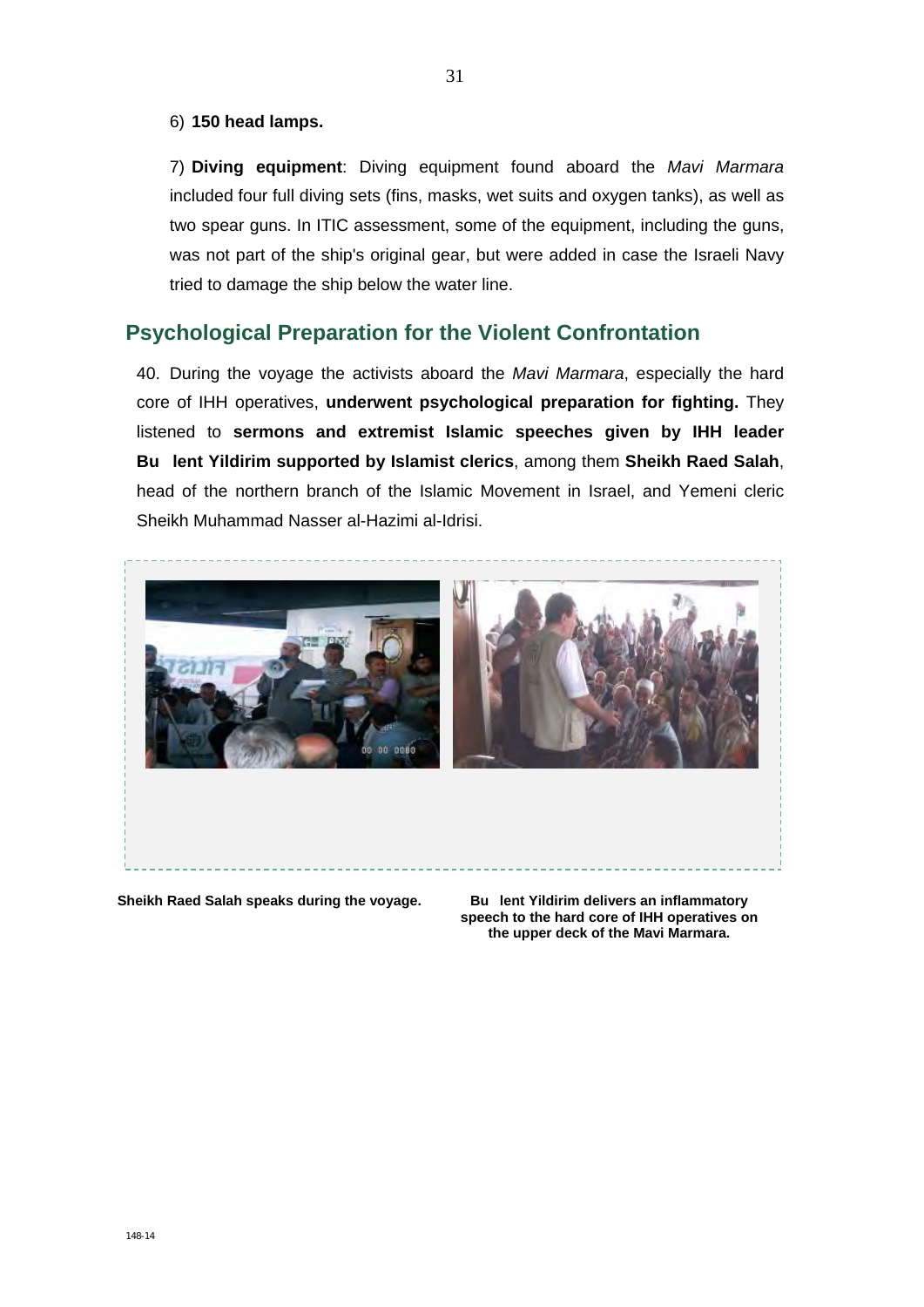

**minds to attack the IDF (Photo from The Bloodstained Mavi Marmara)** 

41. Several hours before the IDF forces boarded the boat and as the operatives were being organized and weapons prepared, **the operatives on the upper deck began shouting battle cries** to encourage those who were supposed to participate in the violent confrontation. The IDF found several videos documenting the incidents, including cries of "**Khaybar Khaybar, Jews**" (a reference Muhammad's slaughter of the Jews of Khaybar in the Saudi Arabian peninsula in 627 AD), and "a million shaheeds are on their way to Jerusalem."

42. In response to Israeli Navy requests to evacuate the ship (before the soldiers boarded the *Mavi Marmara*) the public address system of one of the ships was used to issue a refusal and declare the flotilla's determination to continue to the Gaza Strip. Shouts were heard of "**Shut up and go back to Auschwitz**" and "We are helping the Arabs resist the United States, don't forget September 11."

#### **Fighting the IDF**

43. **The IDF force which boarded the** *Mavi Marmara* **was met with organized opposition from dozens of operatives** (IHH and others) **led by Bu lent Yildirim**. **Their motivation was high, they were armed with knives, clubs, axes and chains**  and well equipped with bulletproof vests, gas masks, pepper spray, headlamps and walkie-talkies. Their deployment and conduct during the fighting indicated that at least **some of them had previous military training** (with regard to previous briefing, central direction, deployment at designated combat positions, professional know-how for operating military equipment and weapons, and knowledge of warfare tactics).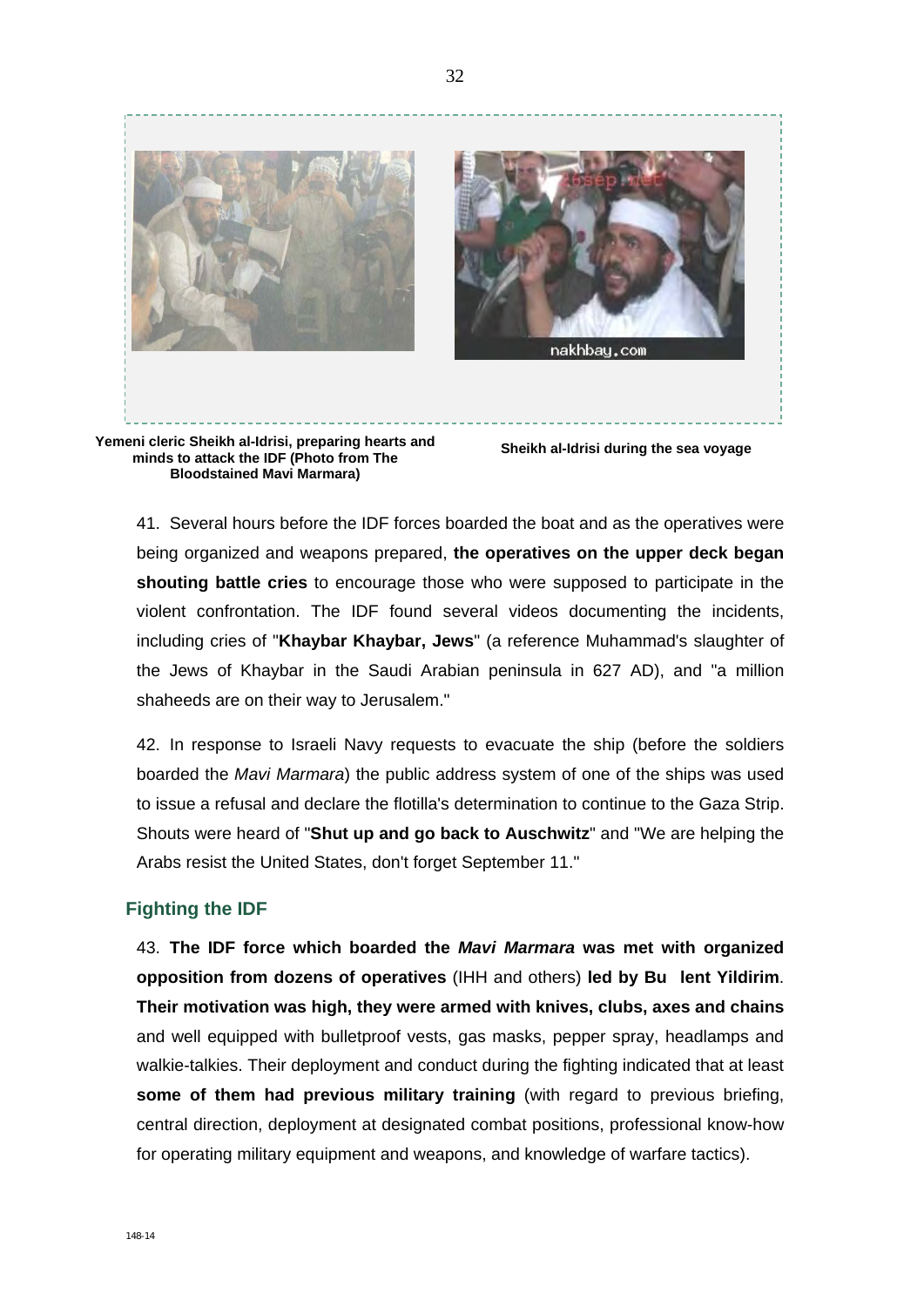

**Picture from the book by Şefik Dinç. The caption reads "Bu lent Yildirim as the Israeli Air Force helicopters descended. He holds a walkie-talkie and smiles for the camera."** 

44. **In the early stages of the fighting three wounded Israeli soldiers** were captured as hostages. **They were taken below decks, and en route they were repeatedly and violently attacked**, despite their serious wounds**.** They were **beaten with wooden clubs, stabbed, and strangled, and there was a clear and present danger to their lives**. Once below decks they did not receive medical attention despite the fact that they requested it. They were saved from death by the presence of passengers who had not been involved in the fighting and of correspondents with cameras, who photographed the beatings and thus kept the Turkish operatives from killing the soldiers**. When the captain of the ship used the public address system to announce that the ship had been taken over by the IDF, the three wounded soldiers were brought back up on deck** and were received by IDF soldiers.

45. Statements made by IDF soldiers show that dozens of operatives armed with knives, axes, chains, clubs and possibly a few guns participated in the fighting (totally contradicted by the fabrications of IHH leader Bu lent Yildirim during the flotilla, who claimed that "between us we didn't even have one pen knife"). According to statements made by IDF soldiers, they found **themselves fighting dozens of trained operatives** whose resistance was completely different from that of the ordinary passengers, who did not participate in the fighting. **The operatives had been equipped with weapons and military equipment and fought according to an organized, centrally-directed plan.** Their objective was to injure the IDF soldiers and prevent them from boarding the ship, regardless of the cost. During the fighting aboard the *Mavi Marmara* **two IDF soldiers were wounded by gunfire a short time after they boarded the ship; one was shot in the stomach and the other in the**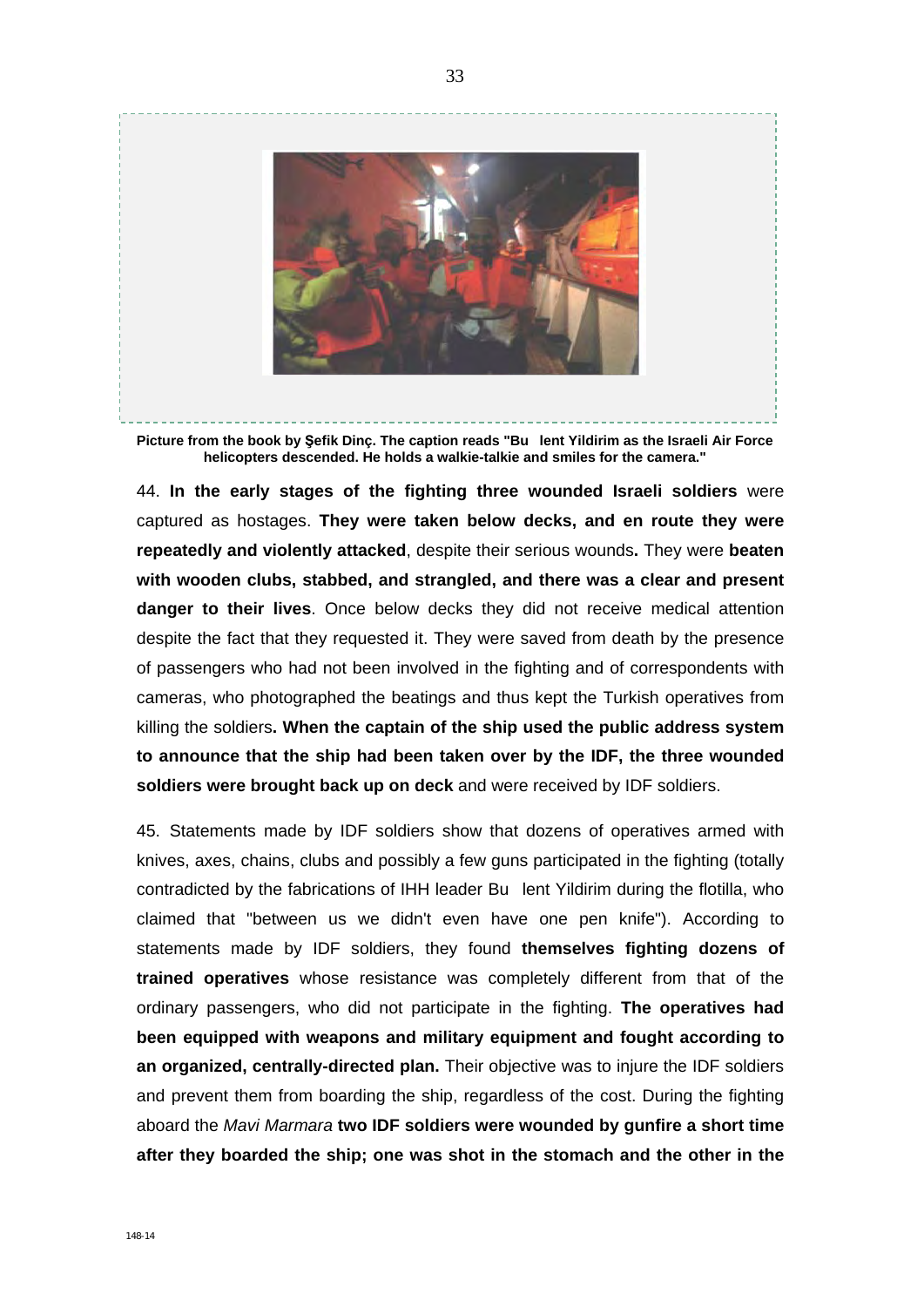**leg**. Other soldiers attested to the fact that **they had been shot at during the fighting**.



**Turkish operatives aboard the Mavi Marmara beat IDF soldiers with clubs (Pictures taken by the Israeli Navy)** 



**Turkish operatives wait for the chance to beat an IDF soldiers. They are equipped with iron bars and chairs (Picture taken by the Israeli Navy)** 

**Turkish operatives wait for the second IDF soldier, after having beaten the first (Pictures taken by the Israeli Navy)** 

## **Prominence of IHH Operatives and Their Allies among Flotilla Casualties**

46. Of the **nine operatives killed** aboard the *Mavi Marmara*, **four were IHH operatives or volunteers**. Four others belonged to various Turkish Islamist organizations and political parties. The ninth operative, Furkan Doğan, was a young man with dual nationality and apparently unaffiliated with any Islamist organization. According to an article in the Turkish newspaper Radical on June 16, 2010, before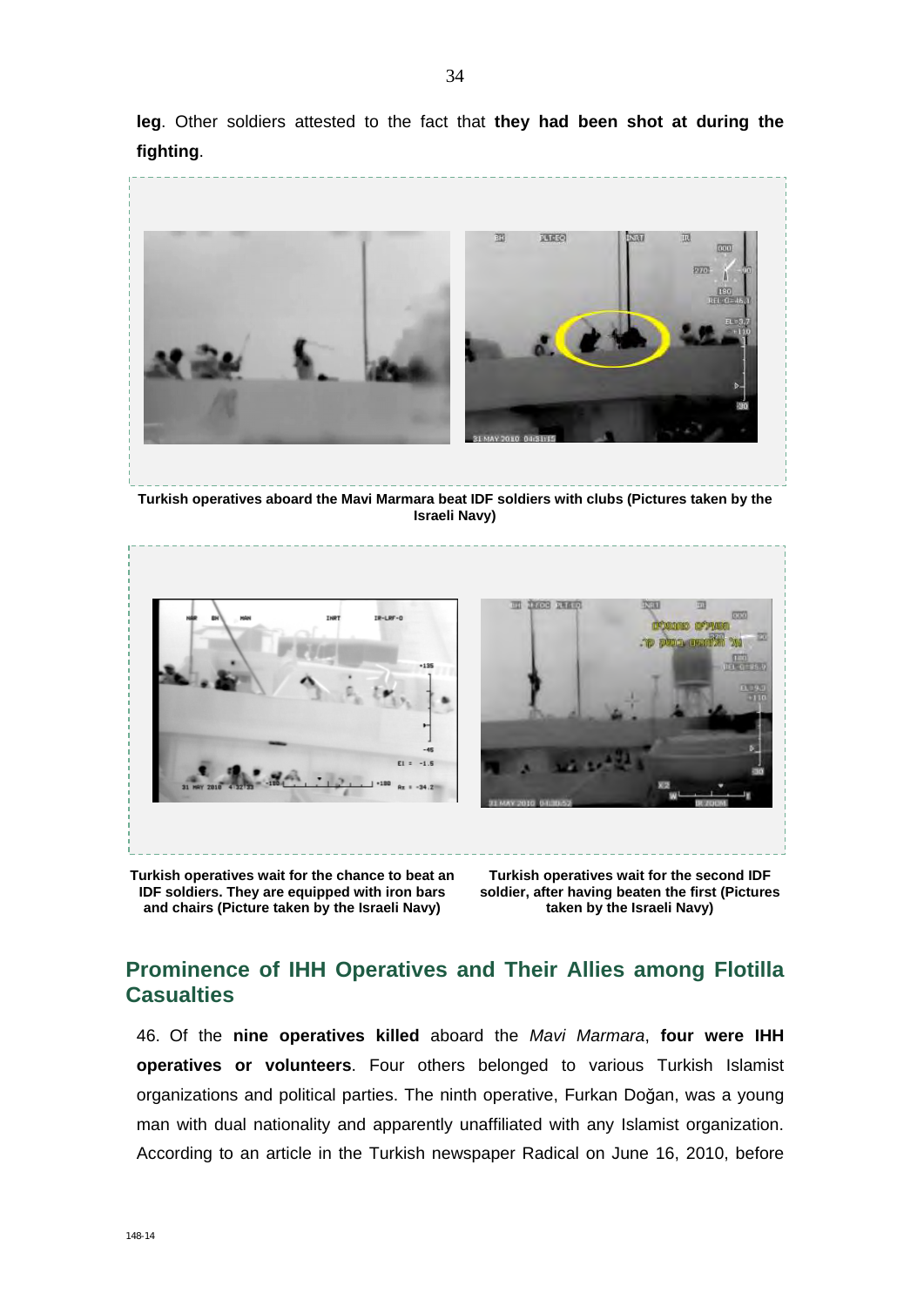the violent confrontation he had written in his diary that he wanted to die as a shaheed.

47. An examination of the names of the operatives who died aboard the *Mavi Marmara* also indicates the following:

1) **There were thugs among them**: one was a former Tae Kwan Do champion, another had worked for an Istanbul sports association and a third **had worked as a security guard at IHH meetings**. One of the passengers questioned in Israel said **that he saw a number of IHH operatives carrying clubs**. According to statements from **Israeli naval personnel there had been thugs among the operatives fighting against them**. Their presence in the hard core of IHH operatives was, in ITIC assessment, part of the plan made in preparation for the confrontation.

2) **Family members of four dead operatives said the operatives had openly stated their desire to die as shaheeds and had made preparations**: two of them had reportedly left a letter or will before they boarded the ship. **Another operative who was killed left a video found aboard the** *Mavi Marmara* **in which he is seen saying that "I pray to Allah to grant us a good end like the shaheeds."** 

3) **No human rights activists were found among those killed aboard the**  *Mavi Marmara*: the absence of human rights activists among the fatalities, neither Western nor from the Arab-Muslim world, was striking. **They did not join the organized fighting against the IDF but were kept below decks and did not go onto the upper deck where the fighting occurred**.

48. **During the violent confrontation 93 people were injured**, all with the exception of one, Turkish. Most of them belonged to the IHH or its Turkish allies. No human rights activist was wounded nor was any activist from a pro-Palestinian organization, with the exception of one Indonesian who sustained minor injuries.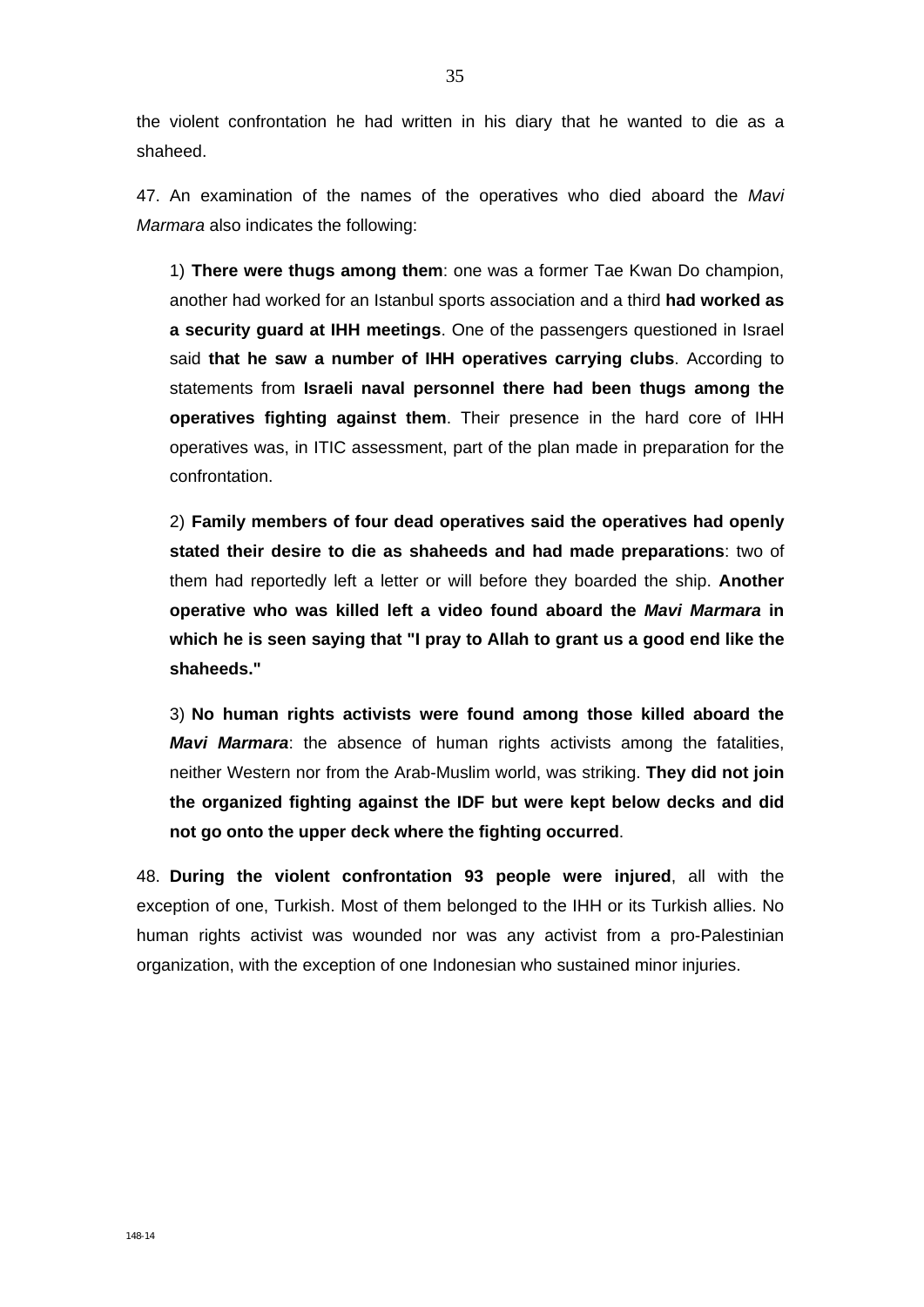# **Show Trial against Israel Held in Istanbul Exploited for Vicious Anti-Israeli Incitement**<sup>22</sup>

49. On November 6, 2012, a hearing began in the Istanbul Court for Serious Crimes regarding the case of four senior IDF officers, who were to be tried in absentia. According to the prosecution, they were charged with responsibility for the deaths of nine Turkish shaheeds (martyrs for the sake of Allah) aboard the *Mavi Marmara* in May 2010.<sup>23</sup> In ITIC assessment, the proceedings were a show trial in which Israel was not represented and which **presented only one side of the events, depicted with bias and sometimes untruthfully.**

50. The IHH, which organized the *Mavi Marmara* flotilla and whose operatives participated in the violent confrontation with the IDF, exploited the opening day of the trail for **a vicious anti-Israel hate campaign** (which the Turkish administration did nothing to prevent). On the morning the trial opened **a mass demonstration**, sponsored by the IHH, **was held in front of the courthouse**. The demonstrators waved Turkish, Palestinian and IHH flags. There were large pictures of the accused Israelis and anti-Israel signs, **including some comparing Israel ("Zionism") to Hitler and Nazi Germany.** The demonstrators shouted anti-Israel slogans including **"Death to Israel," "Independence for Palestine," and "Jihad."** There was also a display of pictures taken aboard the *Mavi Marmara*. The IHH was careful to invite representatives of the international media to cover the demonstration.

 $22$  For further information see the November 13, 2012 bulletin "An Istanbul court holds a show trial of Israelis accused of responsibility for the deaths of nine Turkish operatives aboard the Mavi Marmara. The IHH, whose operatives waged a violent attack on the IDF, is exploiting the trial for hate propaganda and plans to use it for international lawfare."

<sup>23</sup> **The nine Turkish citizens killed aboard the** *Mavi Marmara* **were not innocent civilians, but operatives belonging to the IHH and other radical Islamist organizations**. For their identities see the June 20, 2012 ITIC bulletin "Almost all of the casualties on board the Mavi Marmara were fully identified as members of Turkish Islamist organizations, most of them of a radical and anti-Western nature."